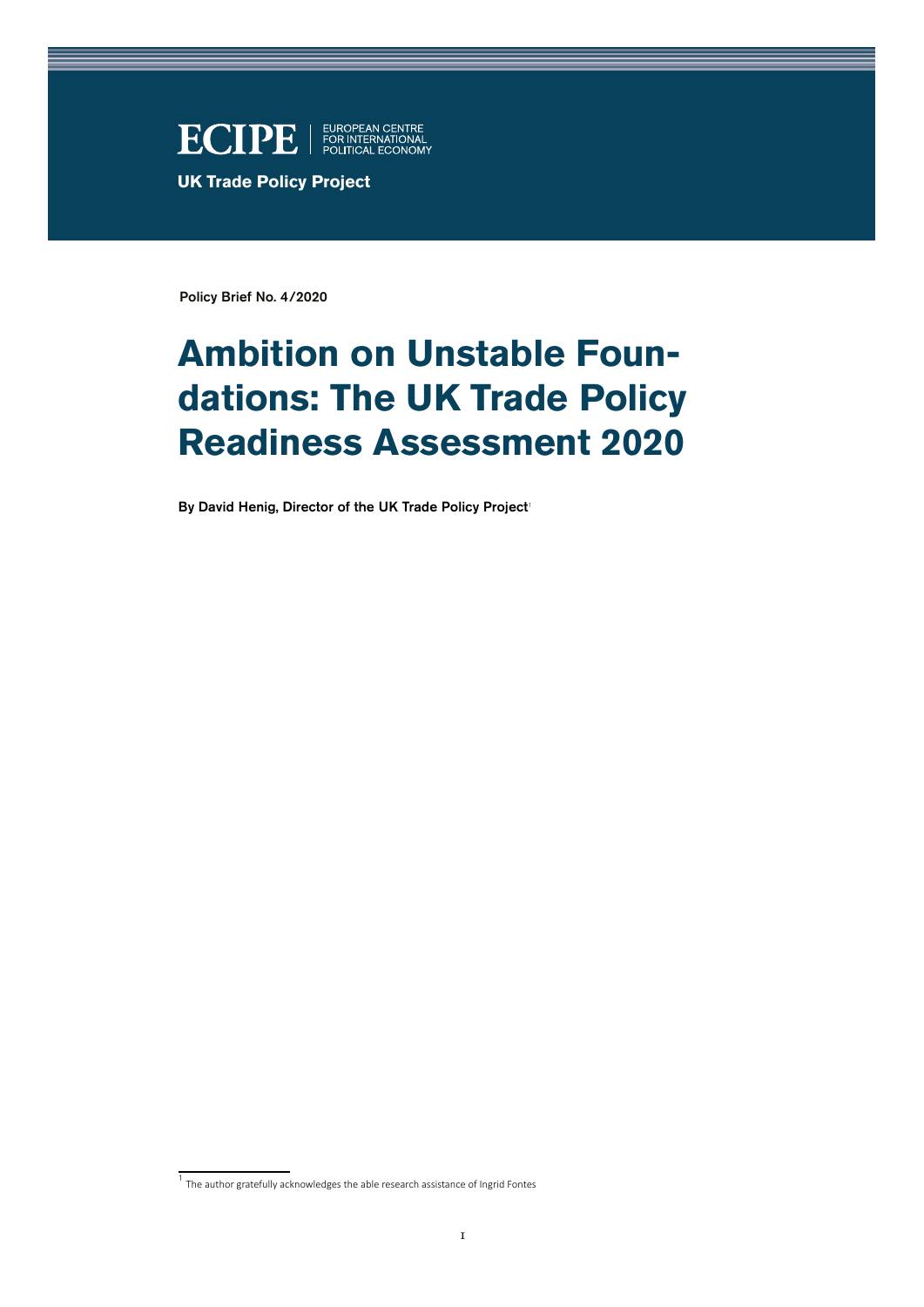#### **SUMMADY**

The UK's road to an independent trade policy has reached a critical moment. Within the next six months Free Trade Agreements (FTAs) containing long term arrangements and rules could be finalised with the United States and / or European Union, who between them constitute around 65% of UK trade. Talks have also started with Japan, Australia, and New Zealand.

Our updated Trade Policy Readiness Assessment suggests that the UK government is not fully ready for this activity. On a scale where 1 suggests no work being undertaken, 3 a stable position to begin talks, and 5 successful delivery, we find problems in seeking consensus, expanding priorities beyond the traditional tariff reduction, and putting in place a realistic implementation plan.

| <b>Pillar</b>  | <b>Meaning</b>                                                                                                                         | <b>Score</b>   | Rationale                                                            |
|----------------|----------------------------------------------------------------------------------------------------------------------------------------|----------------|----------------------------------------------------------------------|
| Consensus      | Degree of consensus politically, geographically,<br>societally on trade policy                                                         | $\mathcal{D}$  | Divisions across the UK on trade<br>policy                           |
| Clarity        | Clear, beneficial, deliverable objectives from trade<br>policy and individual agreements                                               | 3              | Mandates for FTAs contain realistic<br>objectives                    |
| Transparency   | Government sharing information with and learning<br>from interested stakeholders openly and effectively,<br>with evaluation mechanisms | 3              | Consultation is improved but con-<br>cerns remain among stakeholders |
| Fairness       | Consideration for different sizes of organisation,<br>trade for development objectives                                                 | 3              | Commitment clear but concerns<br>growing on trade for development    |
| Future focus   | How trade policy can support future industries not<br>just traditional players                                                         | $\mathcal{D}$  | Little evidence of new thinking in<br>e.g. services                  |
| Implementation | Clear government's plan to implement the policy?                                                                                       | $\mathfrak{D}$ | No obvious prioritisation of<br>different talks                      |

The absence of consensus on policy detail, and which partners to prioritise, is the greatest concern. Despite leaving the EU in January 2020 political tensions continue, Brexit supporters encouraging a decisive break via a US agreement and potential trade conflict with the EU, and business warning of the damage of no trade deal with the EU. We previously predicted consensus would be particularly tested by US negotiations, and this came to pass with the government needing to establish a trade and agriculture commission due to concerns about US food imports.

We also see the sheer volume of activity, without obvious prioritisation, as an issue. As well as the talks for new FTAs, and potential accession to the Comprehensive and Progressive Trans Pacific Partnership (CPTPP), there remain existing trade partnerships where replicas have yet to be agreed, including with major trade partners such as Canada, Norway, and Turkey, and the split of agriculture quotas at the WTO not finalised. Yet there is some logic in starting a lot of activity and seeing what difficulties arise. The tough choices that have to be made in trade policy only start to become real when Ministers can see the clashes emerging (i.e. UK farmers versus a US trade deal). It also remains the case that while other countries want to see the UK-EU relationship determined, they are also interested in strengthening of their links with the UK.

A positive scenario for the UK at the end of the year would be foundation trade agreements in place with the EU and other European countries, a new agreement with Japan, and good progress in other talks, both bilaterally and at the WTO. If the EU deal safeguards UK manufacturing in particular, focus on finding new global opportunities for the UK's strong services sectors could then increase. The negative scenario would be poor or restrictive agreements with the US and / or EU, or no deal with the EU creating a troubled relationship with our nearest trade partners affecting the economy and taking some time to recover.

This is what is at stake in the next few months. In January 2021 the UK may have a platform for a positive trade policy, or damage to be repaired. At this stage, the outcome is unpredictable.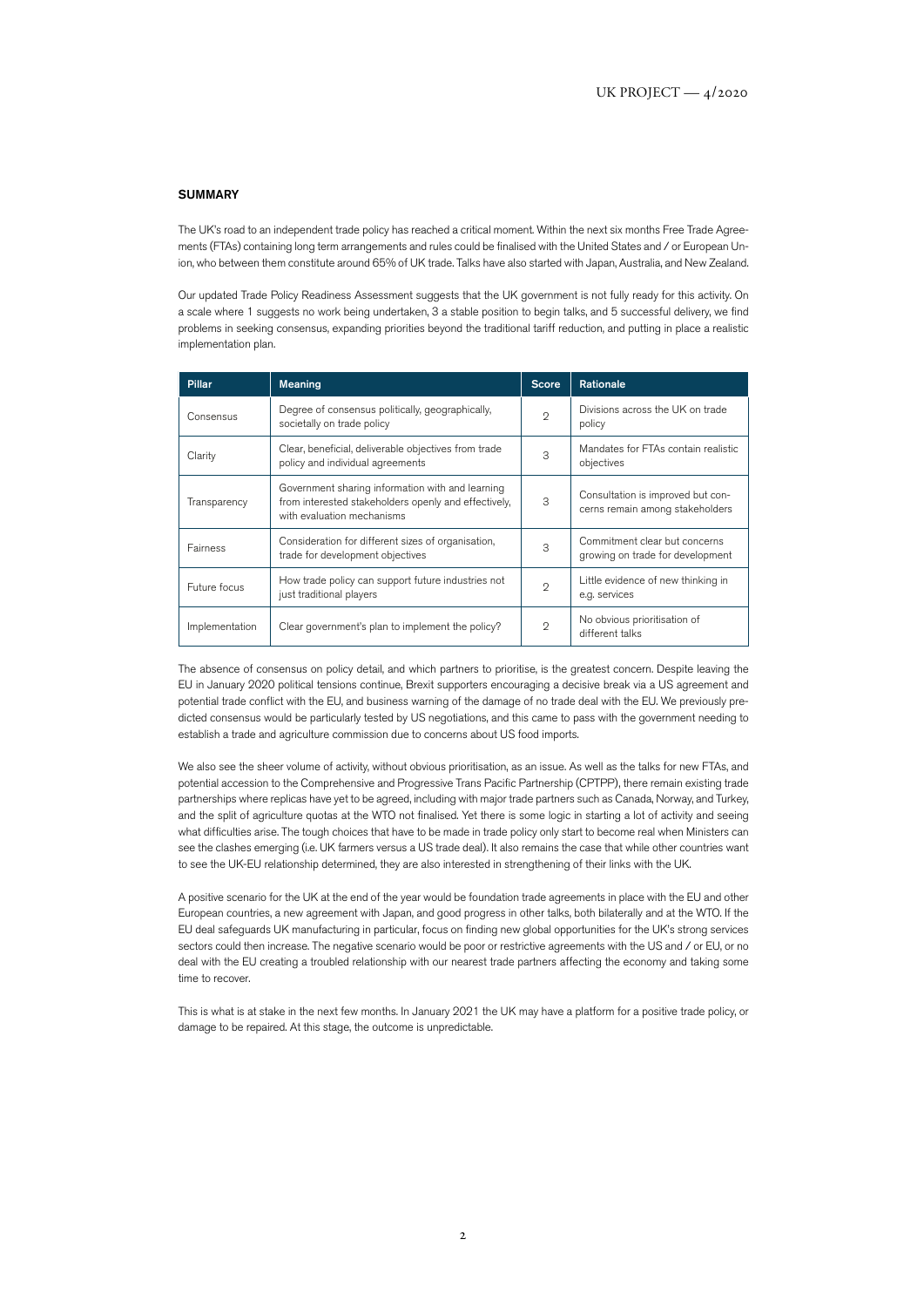## **INTRODUCTION**

As a result of the 2016 referendum the UK left the EU on January 31 2020. The immediate trade impacts have been minimal due to a transition period lasting until the end of the year during which the UK is being treated as part of the EU for trade purposes, including in EU third country agreements. The UK government declined to seek an extension to this period.

January 1st2021 is likely to see the greatest change to trade relations in UK history, regardless of whether the current talks with the EU lead to a new Free Trade Agreement (FTA). From this date the EU will treat the UK as a third country for goods, services, and the movement of capital and people. The UK will have the freedom to diverge from EU regulations, and plans to leave many regulatory bodies such as EASA, the European Aviation Safety Agency2. The UK will no longer be a party to EU trade or other international agreements, though replicas have been agreed in many cases<sup>3</sup> (see Annex 1 for details of FTAs).

These changes will not apply in full to Northern Ireland, which will assume a hybrid existence between the UK and EU. For goods regulations and customs the province will predominantly follow EU rules, while nominally remaining part of the UK customs territory. For services it will remain fully part of the UK market. This arrangement will be in place for at least six years with a vote in the Northern Ireland Assembly in four years as to whether to continue.

A UK-EU FTA would help ease the impact of new trade barriers between the UK and EU, and indeed Great Britain and Northern Ireland, in particular those relating to customs checks and tariffs, and provide a basis for resolution of issues. There remains the possibility of such a deal having its own implementation period of some sort, as suggested by a number of commentators<sup>4</sup>.

Through the Department for International Trade (DIT), the UK government has started talks for new FTAs with a number of other countries, most notably the USA, but also Australia, New Zealand, and Japan<sup>5</sup>. These talks come on top of the work to replicate existing EU FTAs and agree to schedules at the WTO.

It is a significant workload which we examine further in this report. We consider progress to date, update our assessment of the UK's readiness for an independent trade policy, analyse how these efforts are viewed by potential trade partners, and consider what may constitute a future vision for UK trade policy, in the absence of an officially published one.

This report is a follow up to our 2018 study, Assessing UK Trade Policy readiness<sup>6</sup>, and the update provided in 20197. We use the same framework to examine UK progress, and understand the challenges that may be faced in the future.

 $^2$  [https://www.airportwatch.org.uk/2020/03/uk-due-to-leave-the-easa-european-aviation-safety-agency-transferring-all-responsi](https://www.airportwatch.org.uk/2020/03/uk-due-to-leave-the-easa-european-aviation-safety-agency-transferring-all-responsibilities-to-over-loaded-caa/)[bilities-to-over-loaded-caa/](https://www.airportwatch.org.uk/2020/03/uk-due-to-leave-the-easa-european-aviation-safety-agency-transferring-all-responsibilities-to-over-loaded-caa/)

 $3$  <https://www.gov.uk/guidance/uk-trade-agreements-with-non-eu-countries>

<sup>4</sup> <https://www.cer.eu/in-the-press/business-needs-transition-period-eu>

 $5$  Counted as a new negotiation even though there is an existing EU-Japan agreement

<sup>6</sup> <https://ecipe.org/publications/assessing-uk-trade-policy-readiness/>

<sup>7</sup> <https://ecipe.org/blog/assessing-uk-trade-policy-progress/>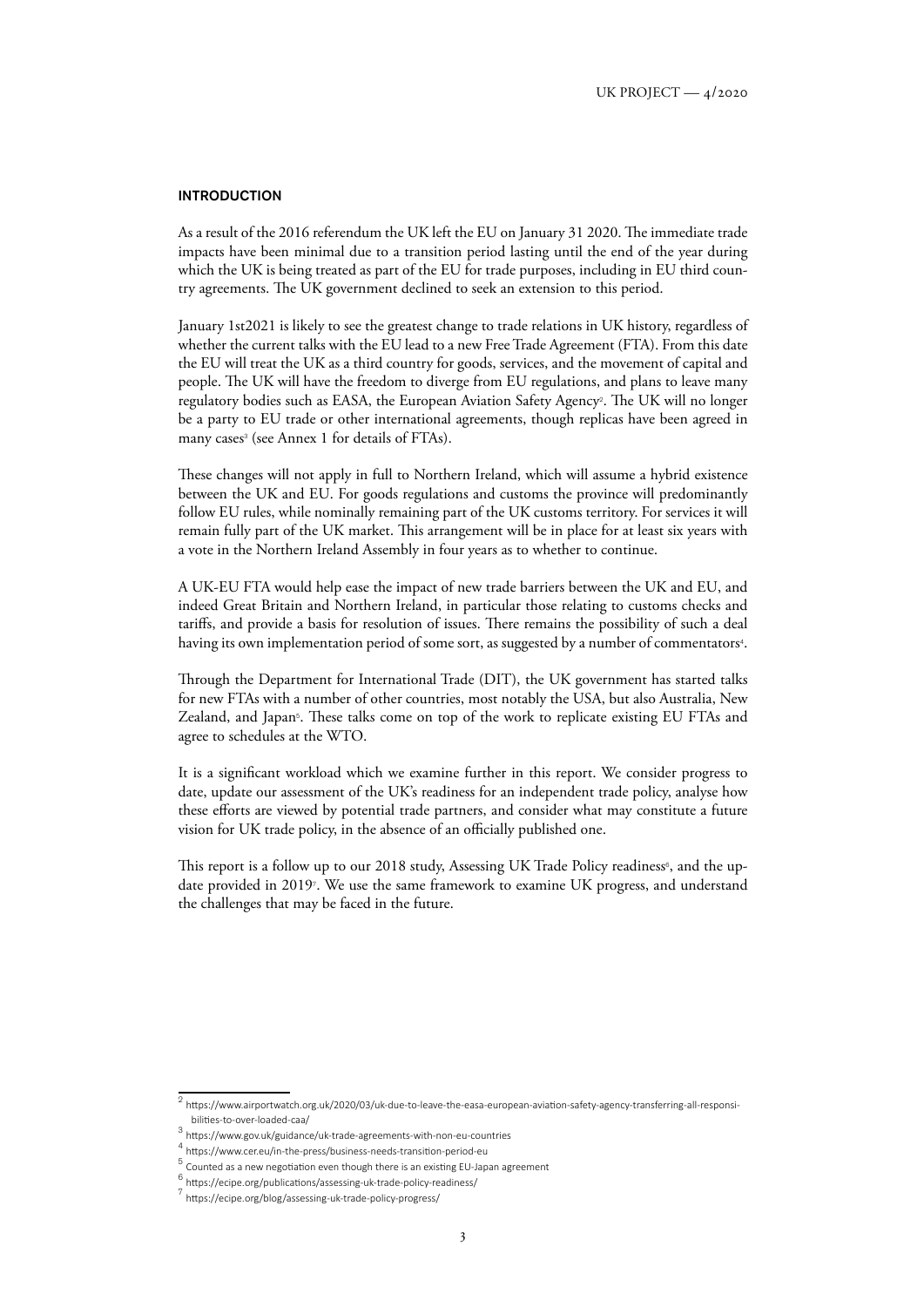## PROGRESS TO DATE

In March 2019 we identified the significant UK government workload on trade policy<sup>8</sup> going far beyond the negotiation of new and continuity Free Trade Agreements (FTAs), which has tended to dominate attention. Returning to this, we find continuing prioritisation of FTAs, such that negotiations have commenced without a clear trade strategy, formal mechanism for consulting Parliament, or clarity over how agreements might affect the powers of devolved assemblies in Scotland, Wales, and Northern Ireland. This is risky, in that unless greater attention is paid to such non-negotiating areas, we can expect the process of negotiations to be bogged down by domestic problems. Indeed, the establishment of a Trade and Agriculture Commission in June<sup>9</sup> was a sign of this, as farmers, environmental groups and others objected to the possibility of a US trade deal meaning changing UK food rules.

| Area                                          | <b>Status (2019)</b>                                                                                                                                            | Next Steps (2019)                                                                                                                                                                                    | Status (2020) <sup>10</sup>                                                                                                                                                                                                                                                                                                                    |  |  |  |
|-----------------------------------------------|-----------------------------------------------------------------------------------------------------------------------------------------------------------------|------------------------------------------------------------------------------------------------------------------------------------------------------------------------------------------------------|------------------------------------------------------------------------------------------------------------------------------------------------------------------------------------------------------------------------------------------------------------------------------------------------------------------------------------------------|--|--|--|
| Overall<br>trade<br>strategy                  | Do not produce or publish<br>an overall trade strategy,<br>though many discussions                                                                              | Pressure to publish likely to<br>increase, potential to change<br>under new PM?                                                                                                                      | No change, the UK still has no published<br>trade strategy on which to base actions or<br>prioritise different offensive or defensive<br>interests                                                                                                                                                                                             |  |  |  |
| Trade policy<br>priorities                    | Key offensive and defen-<br>sive interests unknown,<br>but defensives can be said<br>to be fish, sheepmeat, cars<br>and ceramics based on<br>published material | Identify in particular UK<br>offensive sectors if future trade<br>agreements. Some suggestions<br>that this will include digital and<br>data, but without any detail as<br>to what this would entail | Published mandates <sup>11</sup> for FTAs indicate<br>a rather orthodox approach prioritising<br>tariff reduction as the main goal, with<br>little detail beyond attractive phrases<br>in e.g. services ("ambitious") or digital<br>trade ("cutting-edge), and broad range of<br>subjects included without rationale (e.g.<br>anti-corruption) |  |  |  |
| Trade<br>agreement<br>with EU                 | Seek close relationship<br>while retaining trade policy<br>independence                                                                                         | Define objectives for future EU<br>talks, build broad team includ-<br>ing leadership, seek support in<br>Parliament                                                                                  | Clearly changed since 2019, to seeking<br>a thin FTA prioritising tariff elimination<br>without regulatory alignment                                                                                                                                                                                                                           |  |  |  |
| Existing<br>trade<br>agreements<br>through EU | Seek continuity agree-<br>ments with all existing FTA<br>partners using powers<br>within Trade Bill                                                             | Only a limited number con-<br>firmed. Seek to confirm in all<br>circumstances whether deal or<br>no-deal with the EU                                                                                 | The extra time compared to the original<br>March 2019 deadline has seen more<br>continuity agreements reached, though<br>noticeable gaps include Mexico and<br>Canada (see Annex 1)                                                                                                                                                            |  |  |  |
| New trade<br>agreements                       | Seek agreements with US,<br>New Zealand, Australia,<br>and accession to CPTPP                                                                                   | Define objectives, launch talks,<br>persuade negotiating partners<br>not to wait for outcome of EU<br>talks                                                                                          | Talks have been launched with the US,<br>New Zealand, Australia, plus Japan has<br>moved from the status of continuity to a<br>new agreement                                                                                                                                                                                                   |  |  |  |
| Other<br>agreements                           | Unclear whether new<br>mutual recognition or<br>investment agreements<br>feature in priorities                                                                  | Pursue other engagements<br>with non-priority countries,<br>ensure trade dialogues in place                                                                                                          | Still unclear how relationships with<br>non-trade agreement countries will be<br>structured and what UK priorities will fea-<br>ture. Launch of financial services mutual<br>recognition talks with Switzerland could<br>be a precedent <sup>12</sup>                                                                                          |  |  |  |
| <b>Tariffs</b>                                | Maintain developing coun-<br>try preferences, unilateral<br>reduction in tariffs year<br>one in no-deal scenario<br>recently published                          | In no-deal, confirm tariffs and<br>quotas, monitor impact. In deal<br>this can be parked for a period<br>of time.                                                                                    | UK government published new applied<br>tariff schedule in May 2020 <sup>13</sup> which was<br>mildly liberalising but broadly in line with<br>other countries                                                                                                                                                                                  |  |  |  |

 $\overline{8}$ <https://ecipe.org/blog/the-next-stages-of-uk-trade-policy/>

<sup>&</sup>lt;sup>9</sup><https://www.gov.uk/government/news/trade-and-agriculture-commission-membership-announced>

<sup>10</sup> Assessed as Red (not on track), Amber (action proceeding, but concerns remain), Green (on track)

<sup>11</sup> For example, with the US at [https://assets.publishing.service.gov.uk/government/uploads/system/uploads/attachment\\_data/](https://assets.publishing.service.gov.uk/government/uploads/system/uploads/attachment_data/file/869592/UK_US_FTA_negotiations.pdf) [file/869592/UK\\_US\\_FTA\\_negotiations.pdf](https://assets.publishing.service.gov.uk/government/uploads/system/uploads/attachment_data/file/869592/UK_US_FTA_negotiations.pdf)

<sup>12</sup> [https://assets.publishing.service.gov.uk/government/uploads/system/uploads/attachment\\_data/file/896778/Joint\\_Statement\\_](https://assets.publishing.service.gov.uk/government/uploads/system/uploads/attachment_data/file/896778/Joint_Statement_between_Her_Majesty_s_Treasury_and_the_Federal_Department_of_Finance_on_negotiating_a_Mutual_Recognition_Agreement_on_financial_services.pdf) [between\\_Her\\_Majesty\\_s\\_Treasury\\_and\\_the\\_Federal\\_Department\\_of\\_Finance\\_on\\_negotiating\\_a\\_Mutual\\_Recognition\\_Agree](https://assets.publishing.service.gov.uk/government/uploads/system/uploads/attachment_data/file/896778/Joint_Statement_between_Her_Majesty_s_Treasury_and_the_Federal_Department_of_Finance_on_negotiating_a_Mutual_Recognition_Agreement_on_financial_services.pdf)[ment\\_on\\_financial\\_services.pdf](https://assets.publishing.service.gov.uk/government/uploads/system/uploads/attachment_data/file/896778/Joint_Statement_between_Her_Majesty_s_Treasury_and_the_Federal_Department_of_Finance_on_negotiating_a_Mutual_Recognition_Agreement_on_financial_services.pdf)

<sup>13</sup> <https://www.gov.uk/guidance/uk-tariffs-from-1-january-2021>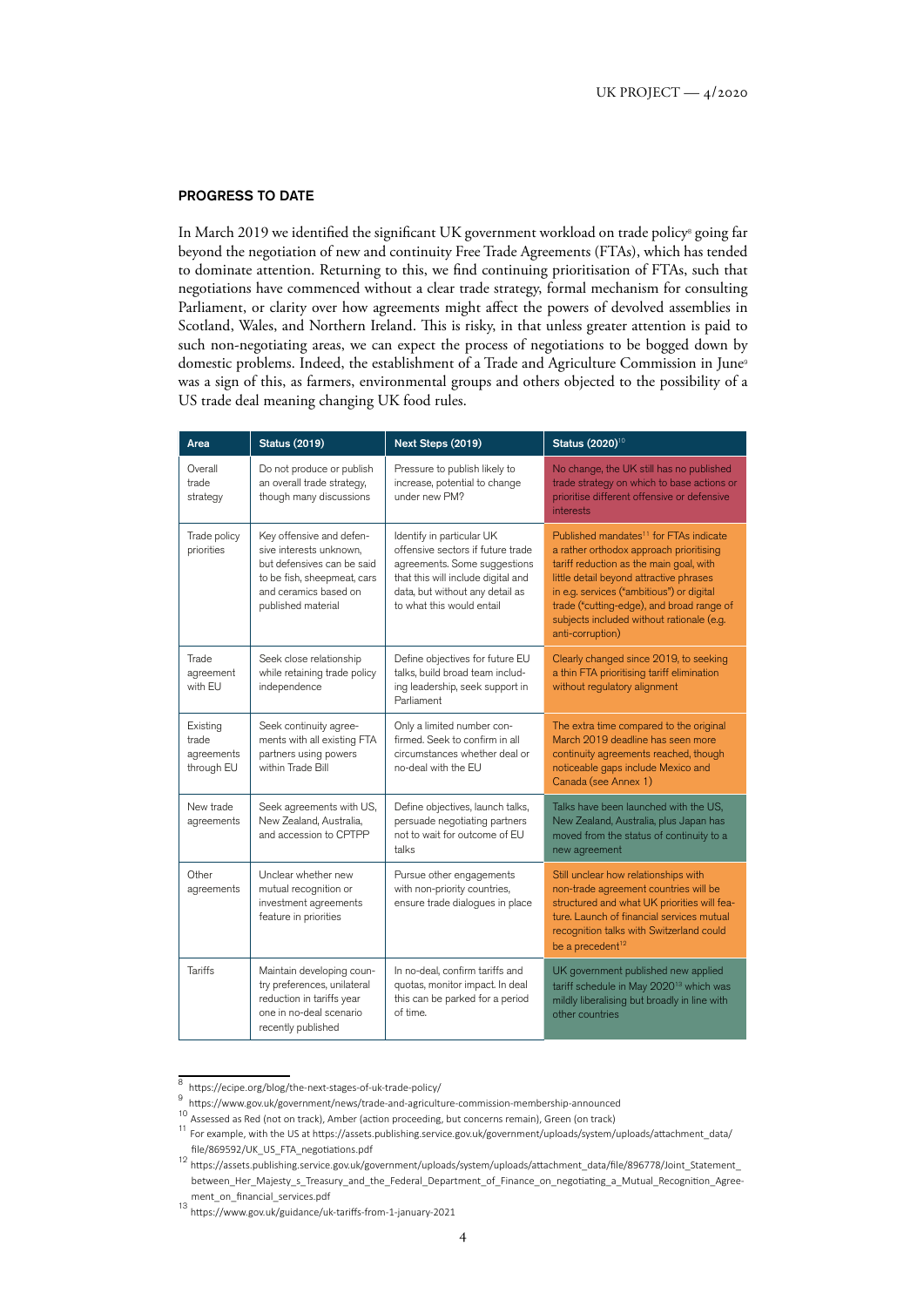| Area                                  | <b>Status (2019)</b>                                                                                                 | Next Steps (2019)                                                                                                                                                                             | Status (2020) <sup>10</sup>                                                                                                                                                                                                                                                              |  |  |  |  |
|---------------------------------------|----------------------------------------------------------------------------------------------------------------------|-----------------------------------------------------------------------------------------------------------------------------------------------------------------------------------------------|------------------------------------------------------------------------------------------------------------------------------------------------------------------------------------------------------------------------------------------------------------------------------------------|--|--|--|--|
| <b>WTO</b><br>schedules               | Assert schedules based<br>on split of quotas with EU,<br>enter negotiations in some<br>areas                         | Continue work to secure<br>agreement in Geneva, given<br>opposition from other countries                                                                                                      | Negotiations on splitting WTO quotas re-<br>main ongoing, not having been the quick<br>technical rectification process originally<br>hoped for. No recent update <sup>14</sup>                                                                                                           |  |  |  |  |
| <b>WTO</b><br>priorities              | Be part of efforts to push<br>trade liberalisation at WTO                                                            | Regain independent seat,<br>take part in e-commerce talks,<br>identify other possible avenues<br>for trade liberalisation                                                                     | The UK no longer sits as part of the EU<br>delegation at the WTO, but our ability to<br>influence a struggling organisation is lim-<br>ited, particularly awaiting a new Director<br>General <sup>15</sup>                                                                               |  |  |  |  |
| Parlia-<br>mentary<br>procedures      | Give Parliament an<br>advisory function, trade<br>agreements as prerogative<br>power of executive                    | Providing Parliament with only<br>a limited role is probably un-<br>sustainable, will be a particular<br>issue for EU and US talks                                                            | Parliamentary procedures for new trade<br>deals remain uncertain but government<br>aims to keep them fairly minimal. Howev-<br>er MPs are starting to question this <sup>16</sup>                                                                                                        |  |  |  |  |
| Devolved<br>govern-<br>ments          | Continue to define involve-<br>ment of Scotland, Wales<br>and Northern Ireland in<br>trade policy                    | Establish formal mechanisms<br>for devolved engagement in<br>trade policy                                                                                                                     | Limited consultation with devolved admin-<br>istrations in trade policy without a formal<br>framework, and devolved powers over<br>policy areas like SPS are undefined <sup>17</sup>                                                                                                     |  |  |  |  |
| Domestic<br>consultation              | Set up advisory groups,<br>consultation ahead of<br>agreements                                                       | Announce membership of<br>Strategic Trade Advisory Group,<br>expert groups, decide on level<br>of transparency of discussions                                                                 | Strategic and Expert Trade Advisory<br>Groups are in place, though discussions<br>are said by participants to be variable.<br>Other engagement improving, but little<br>information publicly shared                                                                                      |  |  |  |  |
| Departmen-<br>tal responsi-<br>bility | Unclear whether EU and<br>other agreements will<br>continue to be negotiated<br>in separate departments              | Confirm departmental respon-<br>sibilities for future trade policy<br>functions including negotiations                                                                                        | For now EU negotiations are handled in<br>Cabinet Office, others in the Department<br>for International Trade (DIT). Rumours<br>persist that DIT will be merged with the<br>Foreign Office later in the year                                                                             |  |  |  |  |
| Trade<br>remedies                     | Measures to continue in a<br>no-deal scenario                                                                        | Establish Trade Remedies<br>Authority, implement and<br>monitor                                                                                                                               | The Trade Remedies Authority will be<br>formally established once the Trade Bill<br>passes Parliament. The remedies the UK<br>intends to keep from 2021 have been<br>published <sup>18</sup> . The UK planned to be liberal<br>in this area, but domestic pressures may<br>see a change. |  |  |  |  |
| Market<br>access                      | Take over resolution of<br>market access issues<br>from the Commission,<br>including in existing trade<br>agreements | Increase priority in deal sce-<br>nario as will be required on day<br>one. Implement market access<br>system, build confidence<br>among business stakeholders<br>that issues will be resolved | UK government has launched market<br>access issue reporting system <sup>19</sup> and is<br>using ITC Market Access Conditions tool<br>as a tariff finder <sup>20</sup> . Progress on tackling<br>issues is at this stage unclear.                                                        |  |  |  |  |

<sup>14</sup> The UK circulated a note to WTO members on departure from the WTO which can be found at [https://www.wto.org/english/](https://www.wto.org/english/news_e/news20_e/mark_03feb20_e.htm)

[news\\_e/news20\\_e/mark\\_03feb20\\_e.htm](https://www.wto.org/english/news_e/news20_e/mark_03feb20_e.htm) but provides little detail on the ongoing negotiation<br><sup>15</sup> The UK nominated former Trade Secretary Liam Fox, though he is considered an outsider. [https://www.bbc.co.uk/news/uk-poli](https://www.bbc.co.uk/news/uk-politics-53333616)[tics-53333616](https://www.bbc.co.uk/news/uk-politics-53333616)

<sup>16</sup> See for example [https://www.conservativehome.com/platform/2020/06/jonathan-djanogly-parliament-should-be-able-to-scru-](https://www.conservativehome.com/platform/2020/06/jonathan-djanogly-parliament-should-be-able-to-scrutinise-new-trade-deals-properly-but-the-current-arrangements-are-simply-unfit-for-purpose.html)

[tinise-new-trade-deals-properly-but-the-current-arrangements-are-simply-unfit-for-purpose.html](https://www.conservativehome.com/platform/2020/06/jonathan-djanogly-parliament-should-be-able-to-scrutinise-new-trade-deals-properly-but-the-current-arrangements-are-simply-unfit-for-purpose.html) <sup>17</sup> <https://unearthed.greenpeace.org/2019/10/23/scotland-brexit-boris-johnson-food-environment/>

<sup>18</sup> <https://www.gov.uk/guidance/trade-remedies-transition-policy>

<sup>19</sup> <https://www.great.gov.uk/report-trade-barrier/>

<sup>20</sup> <https://www.macmap.org/>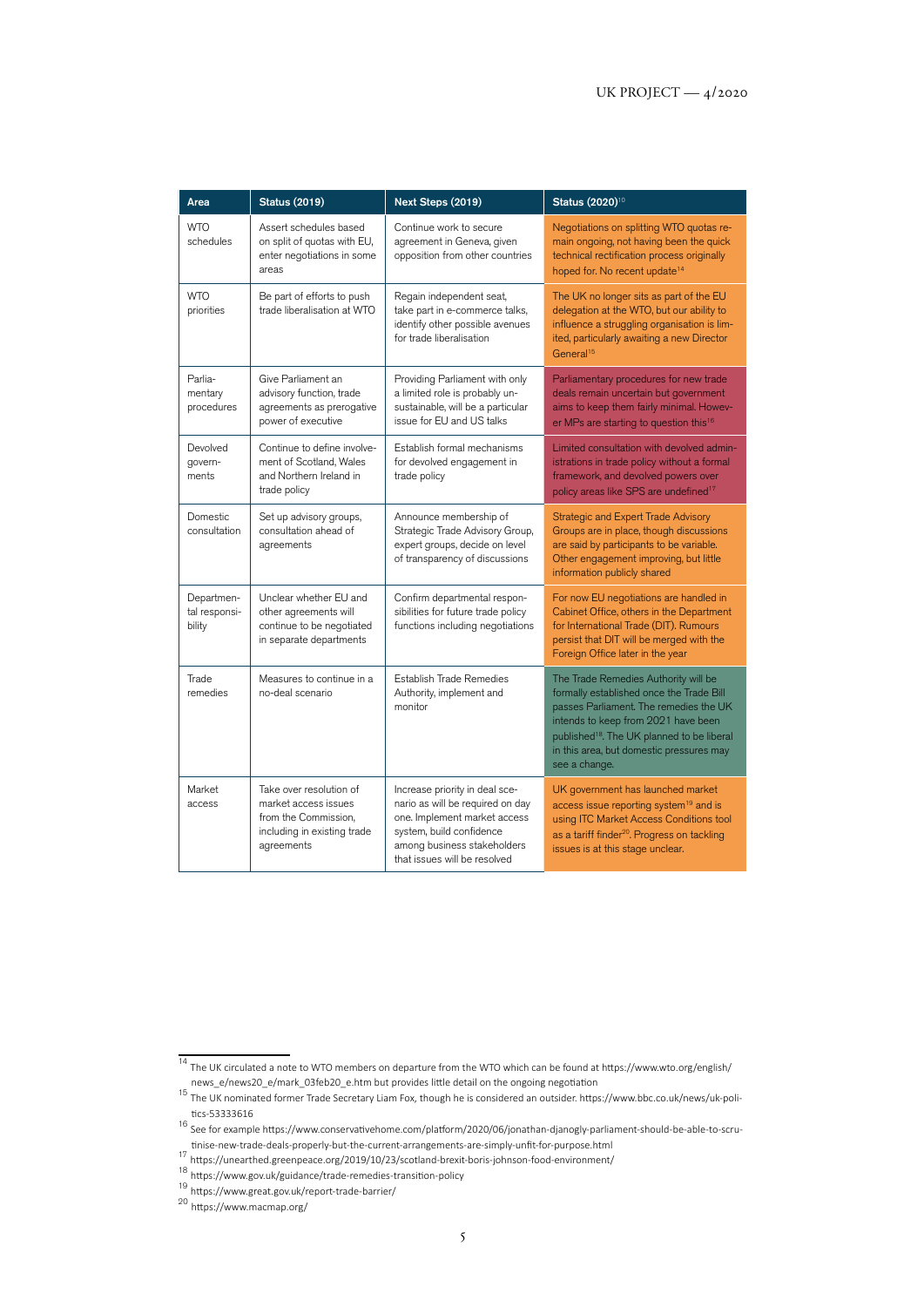#### TRADE POLICY READINESS

In our 2018 paper, "Assessing UK Trade Policy Readiness", we identified a set of criteria that could be used to judge the maturity of a country's approach to trade policy and assessed the UK against these. At that time progress was unsurprisingly limited, and in the March 2019 update we identified only limited development. Since then the UK has left the EU, and there has been a change of Prime Minister and Secretary of State at the Department for International Trade. As above, the UK has started negotiations for new FTAs.

The activity is reflected in part in this year's analysis. We see identifiable progress in terms of the UK's ask from trade policy, although the published FTA mandates seem clearer in tariff reduction than other areas of policy, and consultation with stakeholders. However we remain concerned at the lack of consensus. In 2018 we wrote that "UK ministers, other politicians, and officials need to urgently recognise the need to build a national consensus and consult upon this – in particular if a new trade agreement with the US is to be considered they must consider whether a realistic mandate would pass parliament."

| <b>Pillar</b> | <b>Meaning</b>                                                                                                                                               | Score <sup>21</sup> | <b>Progress</b>                                                                                                                                                                                                                                                                                                                                                                                |  |  |  |
|---------------|--------------------------------------------------------------------------------------------------------------------------------------------------------------|---------------------|------------------------------------------------------------------------------------------------------------------------------------------------------------------------------------------------------------------------------------------------------------------------------------------------------------------------------------------------------------------------------------------------|--|--|--|
| Consensus     | Degree of con-<br>sensus politically,<br>geographically<br>and societally<br>about trade policy                                                              | $\mathcal{D}$       | . Trade broadly viewed as positive<br>• Divisions between political parties government and business <sup>22</sup> ,<br>and central and devolved governments, on approach and priorities,<br>particularly on US trade deal<br>. The trade and agriculture commission could be used as a consensus<br>building measure                                                                           |  |  |  |
| Clarity       | Clear, beneficial<br>and deliverable<br>objectives from<br>trade policy and<br>individual agree-<br>ments                                                    | 3                   | • UK government publication of FTA mandates provides a guide to<br>priorities, though it is rather orthodox in focusing primarily on market<br>access through reduced tariffs, with lack of detail on other offensive<br>interests<br>. Defensive interests on the NHS and food standards identified,<br>unclear if these will allow for a US trade deal                                       |  |  |  |
| Transparency  | Government shar-<br>ing information<br>with and learning<br>from interested<br>stakeholders<br>openly and<br>effectively, with<br>evaluation mech-<br>anisms | 3                   | • Stakeholders such as businesses and devolved governments have<br>suggested engagement with government is improved on 2019,<br>though express concerns that is less the case for EU talks<br>. FTA launches were accompanied by detailed information except for<br>that with the EU<br>• The level of engagement remains too generic in too many cases, and<br>public information is sporadic |  |  |  |

 $\frac{21}{21}$ . No clearly identifiable work being undertaken: The importance of this pillar has not been recognised, and we can see no sign of related work. The reality of the pillars is that this score should be unlikely;

<sup>2.</sup> Discussion in progress: We can see from references made by ministers, officials, and others that work has started in this area, and they recognise the importance of it. There does not as yet seem to be any conclusions to this work however, or obvious gaps that mean it cannot be said to be stable;

<sup>3.</sup> Stable position: There is a settled and defensible position in this pillar, it may not yet have been tested in negotiations, but it should be ready to be so;

<sup>4.</sup> Operational: The government is negotiating on the basis of agreement in this pillar, this would be where most governments should aim to be;

<sup>5.</sup> Delivering successfully: There are successful results of trade policy in this area, whether for the economy as a whole, specific business, or other interests.

<sup>22</sup> Few businesses are enthusiastic about a US trade deal, seeing this as likely to offer few new opportunities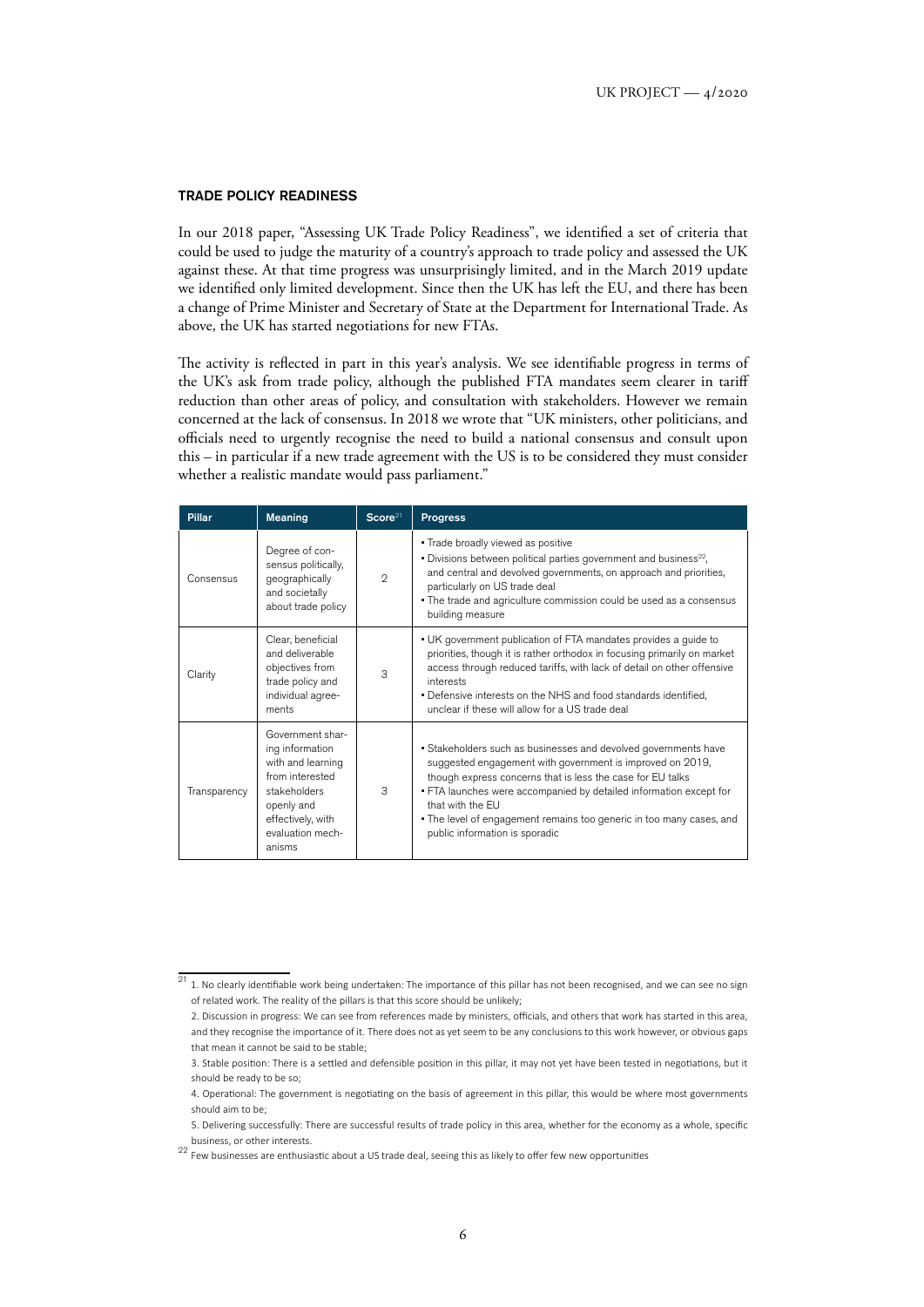| <b>Pillar</b>       | <b>Meaning</b>                                                                                                 | Score <sup>21</sup> | <b>Progress</b>                                                                                                                                                                                                                                                                                                                                                           |
|---------------------|----------------------------------------------------------------------------------------------------------------|---------------------|---------------------------------------------------------------------------------------------------------------------------------------------------------------------------------------------------------------------------------------------------------------------------------------------------------------------------------------------------------------------------|
| Fairness            | Degree of<br>consideration for<br>different sizes<br>of organisation,<br>trade for develop-<br>ment objectives | 3                   | . The UK government made an early commitment to retain developing<br>country unilateral preferences although details and possible improve-<br>ments have not yet been shared<br>. The impact of new FTAs on developing countries is considered, but<br>cumulatively not sufficiently<br>. FTAs will include an SME chapter but unclear if content will be<br>meaningful   |
| Future focus        | Consideration<br>of how trade<br>policy can support<br>future industries<br>not just traditional<br>players    | $\mathfrak{D}$      | • Although digital trade is seen as a UK priority both this or services<br>in general may just be standard chapters in an FTA, delivering only<br>marginal gains<br>. Agriculture remains at the heart of controversy of a UK-US trade<br>deal<br>. No public statement of interest in joining the New Zealand, Chile,<br>Singapore Digital Economy Partnership Agreement |
| Implemen-<br>tation | How clear is the<br>government's<br>plan to implement<br>the policy?                                           | $\mathcal{D}$       | • Concern on government desire to complete trade deals covering<br>65% of trade by the end of the year, with EU, US and Japan, without<br>sufficiently considering UK interests<br>. Unclear plans for some countries with existing trade deals including<br>Mexico, Turkey, and Canada<br>. Future plans for managing relations with other countries are unclear         |

## THE GLOBAL VIEW OF UK TRADE POLICY

Within the UK there has been little consideration about how its future trade policy will be seen by other countries, and what there has been tends to reflect UK differences. Supporters of Brexit point towards positive statements welcoming new opportunities while opponents have found plenty of articles suggesting the UK is suffering from delusions of grandeur. Our short survey of articles in other countries suggests that neither is the majority attitude. When examining different articles and published opinions we see three dominant themes.

On a positive note, there are hopes that Brexit will mean greater focus and / or new, mutually beneficial trade deals resulting from a less EU-dependent market. Chile is a good example, a long-standing UK friend and supporter of FTAs, happy to have secured its position<sup>29</sup>. China also saw opportunities for its economy and international standing, though this will probably have changed as a result of recent events in Hong Kong<sup>24</sup>. Aware of its leverage, Chinese specialists had thought a trade deal would make the UK more dependent on China, and so London might become more willing to speak up for Beijing's interests in international forums."<sup>25</sup>

The opposite of that positivity is doubt among some about their partnerships, thinking the UK's relation with powerful countries, in particular the US, would be prioritized and augmented, leaving hardly any space for emerging economies. This has been a discussion in Brazil, with no implemented trade agreements with the UK. Oliver Stuenkel, coordinator of the MBA in international relations at Fundação Getulio Vargas discusses the impact of the FTA between the EU and Mercosur, which has not yet been ratified: "In theory, an agreement between the UK and Mercosur can be more advantageous for Brazil. It is another distribution of forces. The UK is much smaller than Mercosur. But this needs to be negotiated and can take a long time"26. In

<sup>23</sup> <https://www.ft.com/content/54c17880-263f-11e9-8ce6-5db4543da632>

<sup>24</sup> <https://thediplomat.com/2020/06/hong-kong-and-britains-china-reset/>

<sup>25</sup> Barber, Tony. "Waiting for the Golden Age of Brexit Trade Deals" Financial Times, 3 Mar. 2020, [www.ft.com/content/6cfea2a0-](http://www.ft.com/content/6cfea2a0-5d53-11ea-b0ab-339c2307bcd4) [5d53-11ea-b0ab-339c2307bcd4.](http://www.ft.com/content/6cfea2a0-5d53-11ea-b0ab-339c2307bcd4)

<sup>26</sup> Frabasile 31 Jan 2020, Daniela, and 31 Jan 2020 - 18h41 Atualizado em 01 Fev 2020 - 10h26. "Saiba Quais Serão Os Impactos Do Brexit Para o Brasil." Época Negócios, 31 Jan. 2020.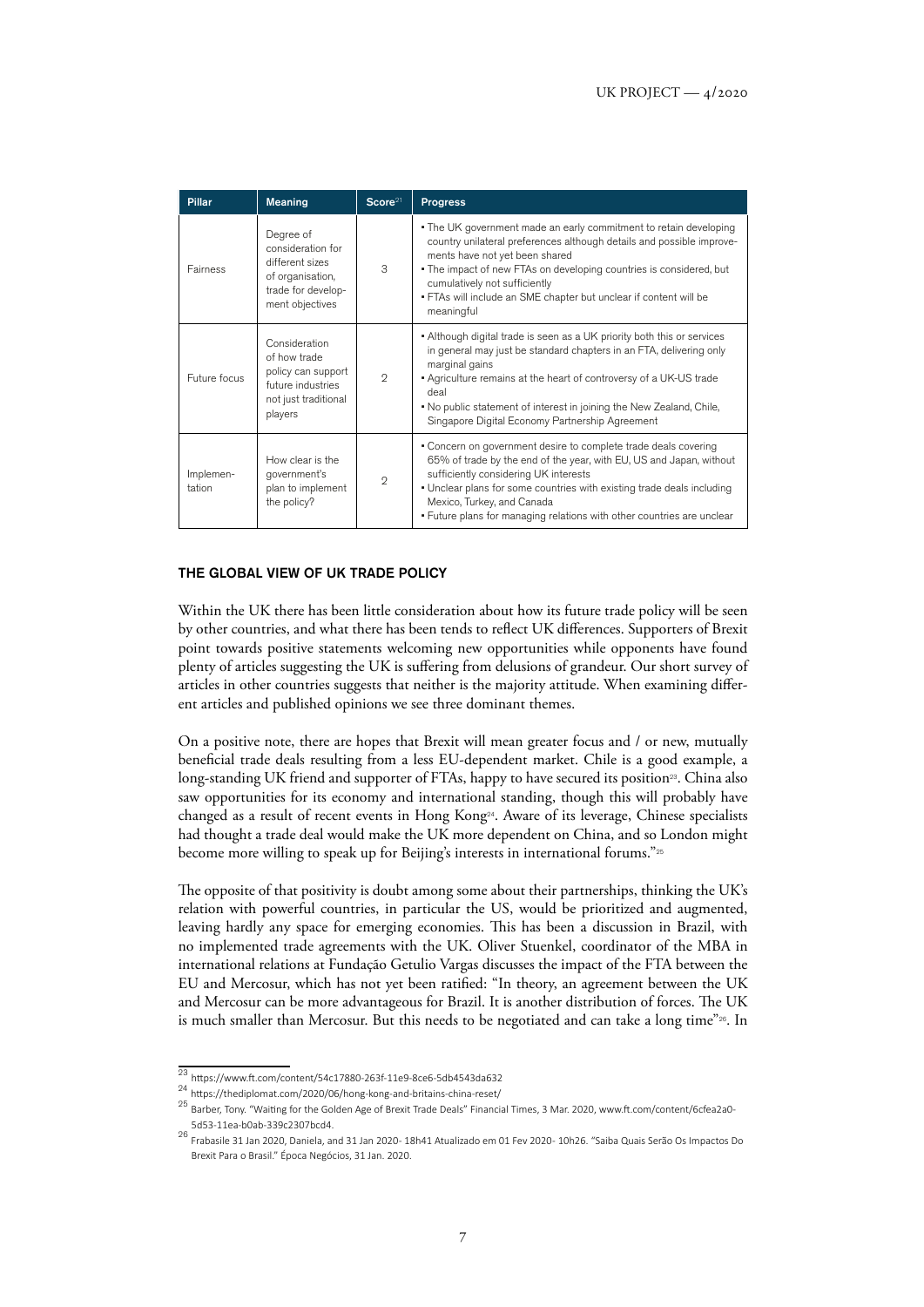the new scenario of no hindrances from the common agricultural policy by leaving the EU, Brazilian exports would have the potential to grow. However, Brazil is a competitor with the US in some major exports, leading to doubts. "The great identification of the United Kingdom is with the United States, the favorite child"<sup>27</sup>, states Simão Davi Silber, Professor of economics at the University of São Paulo.

Thirdly and seen probably most often is the vast feeling of uncertainty. Many analysts cannot reach an understanding over what a future relationship with the UK will look like before an agreement between the EU and the UK which they hope will emerge by the end of their "divorce". Many countries believe they and their businesses could be affected by the absence of a UK-EU trade deal and are therefore hopeful that this will be avoided, even if this is not their most important current consideration.

The bigger theme of the future of Europe is also sometimes discussed with more insight than in the EU and UK. Taking the starting point that after 47 years as a member of the EU the UK's marriage union has come to an end, it accepts that the EU will still be strong in international terms, "but will it have the dimension to rival global powers? Especially when it loses its strategic added value as a bridge between the United States and Europe? And precisely at the moment when Trump is doing everything to weaken the European Union and maintain a complacent UK?"<sup>28</sup>

Overall the brief survey suggests at least some positive news for the UK government. Potential trade partners are cautious but pragmatic, and while expecting EU and US talks to be the priority, ready to work with the UK government where there is a mutual interest.

## THREE VISIONS FOR UK TRADE POLICY

In the absence of a published UK trade policy strategy, discussions on what it should achieve have been fragmented. From those that have taken place, in articles and conferences, we discern two distinct visions, reflecting UK Brexit discussions since 2016, with the version pursued by the government adopting elements of both but emphasising quick FTAs above all. We discuss these visions below:

- 'Anglosphere' proposed by influential Brexit supporters;
- 'Quick delivery' pursued by the government based on the Anglosphere model but with the possibility of EU deal;
- 'Business pragmatic' prioritising the EU and emerging economies, usually discussed fairly quietly by businesses

The most important determinant of the future path is likely to be whether either a US or EU deal is agreed by the end of the year. If there is a US deal or no EU deal then the Anglosphere approach is likely to predominate. If the opposite is the case it would not be a surprise to see neighbourhood ties grow again. This makes the second half of 2020 a seminal point for the long-term future of the Brexit project, made more complex by an awareness among so many of the stakes.

 $27$  Ibid

<sup>28</sup> Teixeira, Nuno Severiano. "Lições Do 'Brexit.'" PÚBLICO. Público, February 12, 2020.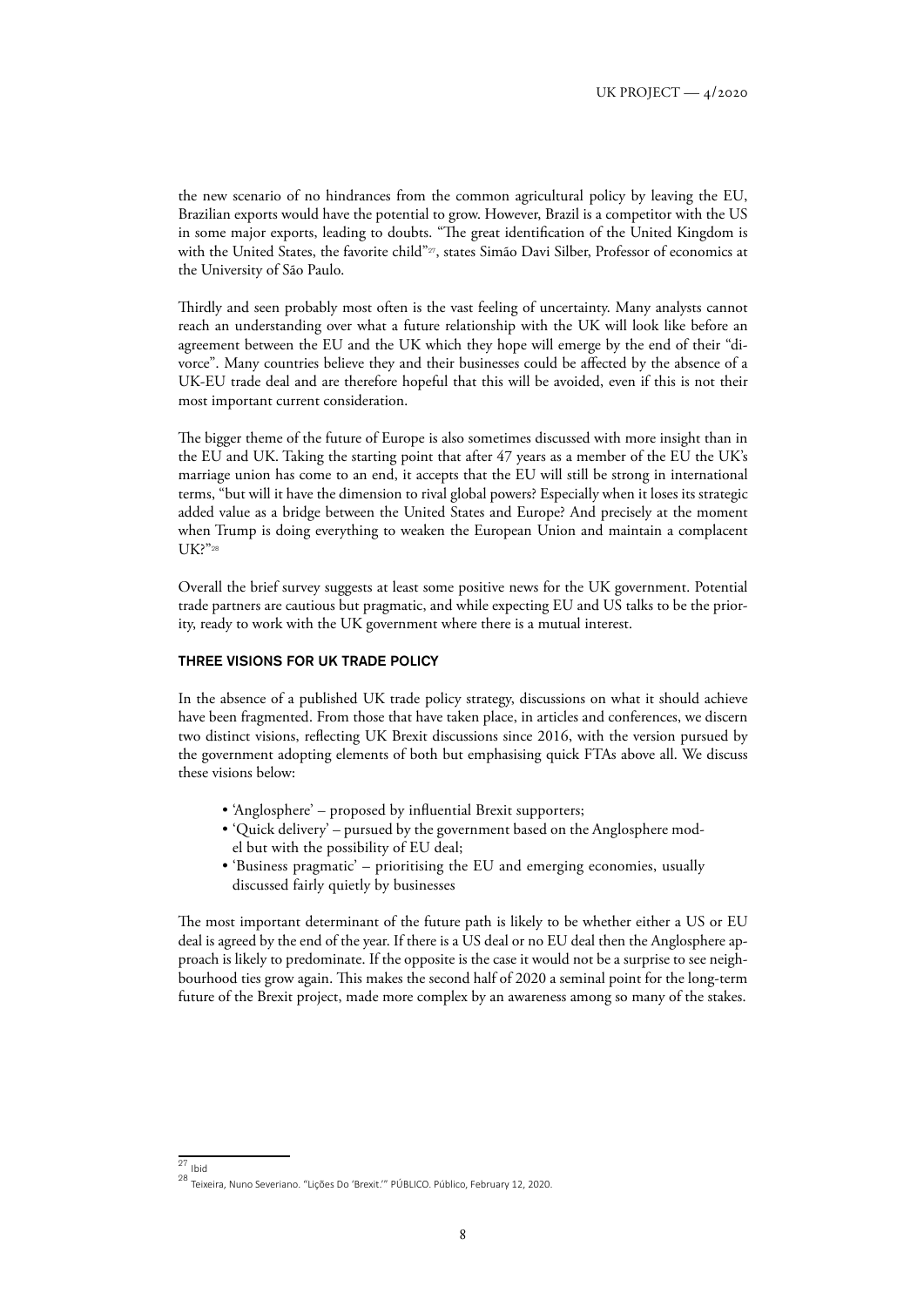## *General Principles*

Before looking at the specific visions it is worth outlining some foundation principles sometimes taken for granted. In particular there is a core assumption that the UK will be relatively trade liberal. This can no longer be taken for granted as voices of protectionism have become more prevalent during the covid-19 pandemic, for example in arguing for reduced trade with China. Discussions on UK food standards could also take on a protectionist form though at present they seem more about regulatory sovereignty. The new tariffs announced in April 2020 were only mildly liberalising compared to the EU, and we can no longer be sure of future trade remedies positions. Nonetheless we still think that on balance the UK consensus supports free trade, though with limits.

There is also widespread support for seeking a base of FTAs similar to the network the EU has. While their benefits are often oversold in the UK debate, the need to be competitive with other countries would seem to make this a reasonable assumption.

The impact of trade on the balance of manufacturing and services in the economy is sometimes overlooked in the UK's debate. In winning the 2019 election the Conservative Party took seats in parts of the country strong in manufacturing, such as the West Midlands, a traditional automotive manufacturing area, a region known as the Potteries for its ceramics manufacture, and parts of the north of England with diverse production. Although the UK is one of the strongest services exporters in the world it is assumed that any government will also want to maintain a diverse manufacturing sector.

A final working assumption is that the UK relationship with the EU will not be a very close one, such as entering a customs union or rejoining the European Free Trade Area<sup>29</sup>, for the immediate future, given the painful debates between 2016 and 2019. There remains considerable support for taking part in some EU programmes, such as Erasmus and Horizon, and some EU-led regulatory bodies, and in these areas however we expect many discussions in the coming years.

## *Vision 1: The Anglosphere*

The most commonly agreed element of future UK trade policy among Brexit campaign groups is for FTAs with english speaking countries deemed similar, such as Canada, New Zealand, and Australia<sup>30</sup>. Sometimes these are put together in a proposed  $CANZUK<sup>31</sup>$  grouping in which deep trade agreements would be accompanied by freedom of movement. However there has been little appetite among those governments for such deep agreements<sup>32</sup>.

A US agreement is also a priority in this anglosphere vision<sup>33</sup>, one that for many proponents would see the UK move away from EU regulations particularly in agricultural production and technical standards. There has been discussion of a regulatory alliance that would be able to take on what is regarded as an outdated EU view on regulation, probably centred on the Comprehensive and Progressive Trans-Pacific Partnership (CPTPP), possibly with the US rejoining. Any trade deal with the EU according to this vision would only really cover tariffs. Some proponents have even suggested starting a trade war with the EU<sup>34</sup>.

Domestically this vision is sometimes linked with deregulatory proposals in areas such as labour and planning, particularly in freeports or free enterprise zones, broadly modelled on similar

<sup>29</sup> The UK was a founder member of EFTA – see<https://www.efta.int/About-EFTA/EFTA-through-years-747>

<sup>30</sup> See for example <https://briefingsforbritain.co.uk/global-impacts-of-brexit-a-butterfly-effect/>

<sup>31</sup> <https://www.canzukinternational.com/>

<sup>32</sup> <https://www.personneltoday.com/hr/australia-rejects-visa-free-immigration-deal-with-uk/>

<sup>33</sup> See for example <https://globalvisionuk.com/agriculture-the-threats-to-global-britain/>

<sup>34</sup> [https://www.politeia.co.uk/wp-content/Politeia%20Documents/2020/08.04%20David%20Collins%20EU%20Playing%20](https://www.politeia.co.uk/wp-content/Politeia%20Documents/2020/08.04%20David%20Collins%20EU%20Playing%20Field/%27How%20to%20Level%20the%20EU%27s%20Playing%20Field%27%20-%20David%20Collins.pdf) [Field/%27How%20to%20Level%20the%20EU%27s%20Playing%20Field%27%20-%20David%20Collins.pdf](https://www.politeia.co.uk/wp-content/Politeia%20Documents/2020/08.04%20David%20Collins%20EU%20Playing%20Field/%27How%20to%20Level%20the%20EU%27s%20Playing%20Field%27%20-%20David%20Collins.pdf)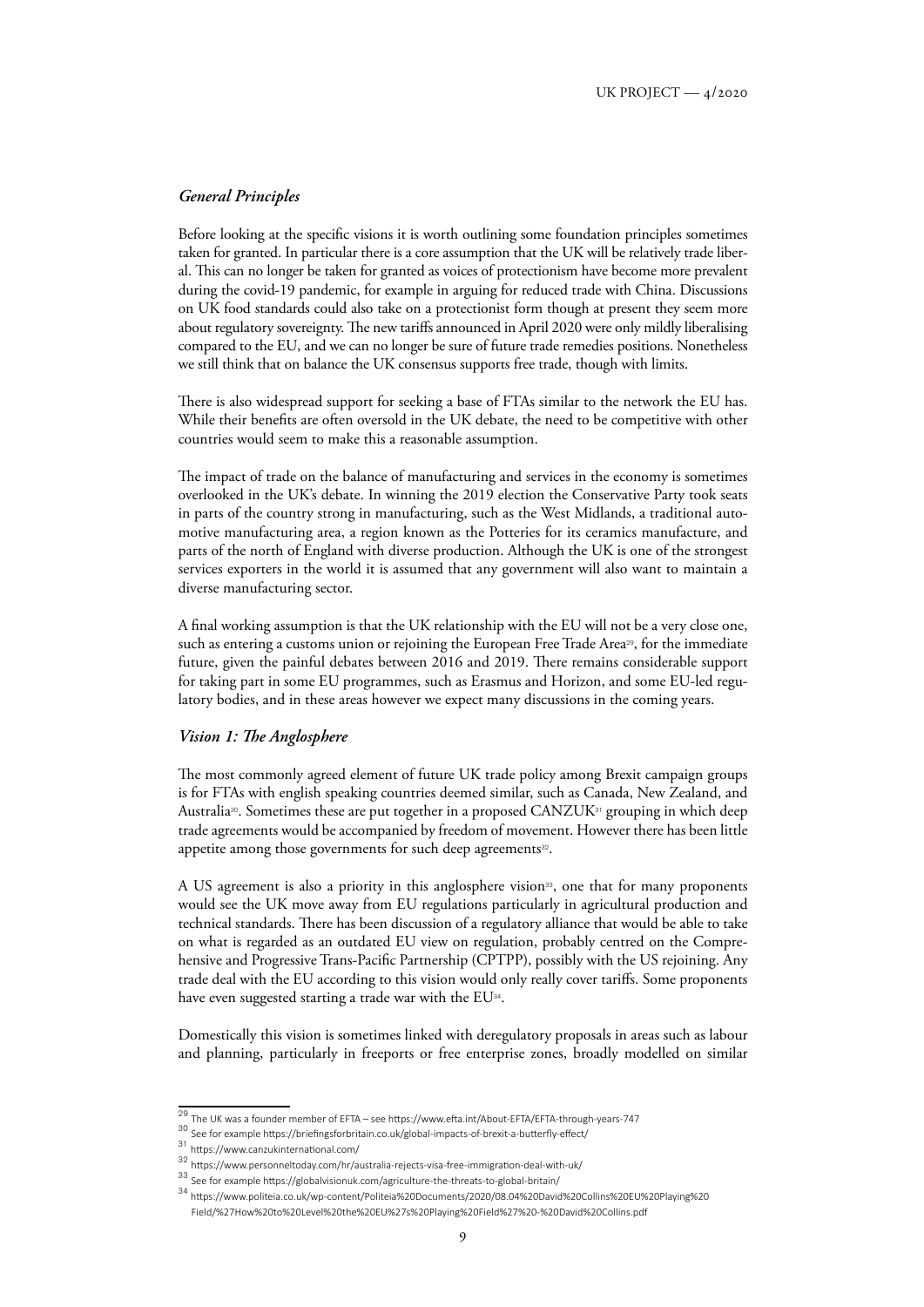US schemes. Proposed UK tariffs wouldn't however offer the tariff inversion opportunities that are a key part of the US freeport experience<sup>35</sup>. The UK government is still consulting on their reintroduction36.

MPs aligned with this vision have also recently expressed concerns about UK dependence on China<sup>37</sup>, and suggested some trade restrictions, though these concerns are more widely shared. The government is considering these issues, but as yet no decisions have been taken about whether the UK will become more protectionist towards China.

## *Vision 2: Quick Delivery / Modified Anglosphere – Implied Government vision*

The anglosphere has been an important part of the UK government's trade policy activities to date with new FTA negotiations starting with Australia, New Zealand, and the US. There also continues to be considerable interest in joining the CPTPP38. Yet the government has not yet followed the vision of joining in a regulatory alliance against the EU, judging from the limited negotiating objectives and attitudes towards EU talks.

Although UK-EU talks have been marked by public statements of dissatisfaction by both sides, and the UK government has said on several occasions that it would be happy to trade on WTO terms (known rather oddly in the UK as an Australian-style deal<sup>39</sup>), talks continue. The public statement made by car manufacturer Nissan, operator of an iconic plant in the north of England, that this would be unsustainable in the event of no-deal<sup>40</sup> may have focused government minds. Similarly a fierce campaign against US food standards including by a respected consumer organisation<sup>41</sup> and among Conservative MPs might have shown the risks of aligning too closely with the US against the EU.

The anglosphere vision is problematic in other ways, for example limited potential economic gains, an appearance of nostalgia for empire, and lack of diversity. This is partly addressed by negotiating a new FTA with Japan to replace that with the EU which the Japanese wouldn't replicate, and potentially doing the same with Turkey if there is a UK-EU deal.

Overall, the impression given is that for the UK government the most important thing is the delivery of deals, regardless of economic potential or matching a vision. Potential gains from Australia and New Zealand FTAs are negligible, and while those from Japan and US trade deals are greater, these also rely on optimistic scenarios with regard to the removal of non-tariff barriers, even in the basic scenario.

| Long-run estimated gain <sup>42</sup> | Basic scenario | Ambitious scenario |  |  |  |
|---------------------------------------|----------------|--------------------|--|--|--|
| <b>USA</b>                            | 0.07%          | 0.16%              |  |  |  |
| Japan                                 | 0.07%          | Not modelled       |  |  |  |
| New Zealand                           | $0.00\%$       | $0.00\%$           |  |  |  |
| Australia                             | 0.01%          | 0.02%              |  |  |  |

<sup>35</sup> <https://blogs.sussex.ac.uk/uktpo/2019/02/27/any-free-port-in-a-storm-analysing-the-potential-of-free-zones-in-post-brexit-britain/>

<sup>36</sup> <https://www.gov.uk/government/consultations/freeports-consultation>

<sup>37</sup> [https://henryjacksonsociety.org/publications/breaking-the-china-supply-chain-how-the-five-eyes-can-decouple-from-strategic](https://henryjacksonsociety.org/publications/breaking-the-china-supply-chain-how-the-five-eyes-can-decouple-from-strategic-dependency/)[dependency/](https://henryjacksonsociety.org/publications/breaking-the-china-supply-chain-how-the-five-eyes-can-decouple-from-strategic-dependency/)

<sup>38</sup> [https://www.gov.uk/government/publications/uk-approach-to-joining-the-cptpp-trade-agreement/an-update-on-the-uks-posi](https://www.gov.uk/government/publications/uk-approach-to-joining-the-cptpp-trade-agreement/an-update-on-the-uks-position-on-accession-to-the-comprehensive-and-progressive-agreement-for-trans-pacific-partnership-cptpp)[tion-on-accession-to-the-comprehensive-and-progressive-agreement-for-trans-pacific-partnership-cptpp](https://www.gov.uk/government/publications/uk-approach-to-joining-the-cptpp-trade-agreement/an-update-on-the-uks-position-on-accession-to-the-comprehensive-and-progressive-agreement-for-trans-pacific-partnership-cptpp)

<sup>39</sup> <https://www.independent.co.uk/news/uk/politics/boris-johnson-no-deal-brexit-eu-trade-security-a9589031.html>

<sup>40</sup> <https://www.autocar.co.uk/car-news/new-cars/nissan-sunderland-plant-%E2%80%9Cunsustainable%E2%80%9D-without-brexit-deal>

<sup>41</sup> <https://www.which.co.uk/news/2020/06/basic-food-standards-under-threat-from-us-trade-deal/>

<sup>42</sup> Source, UK government modelling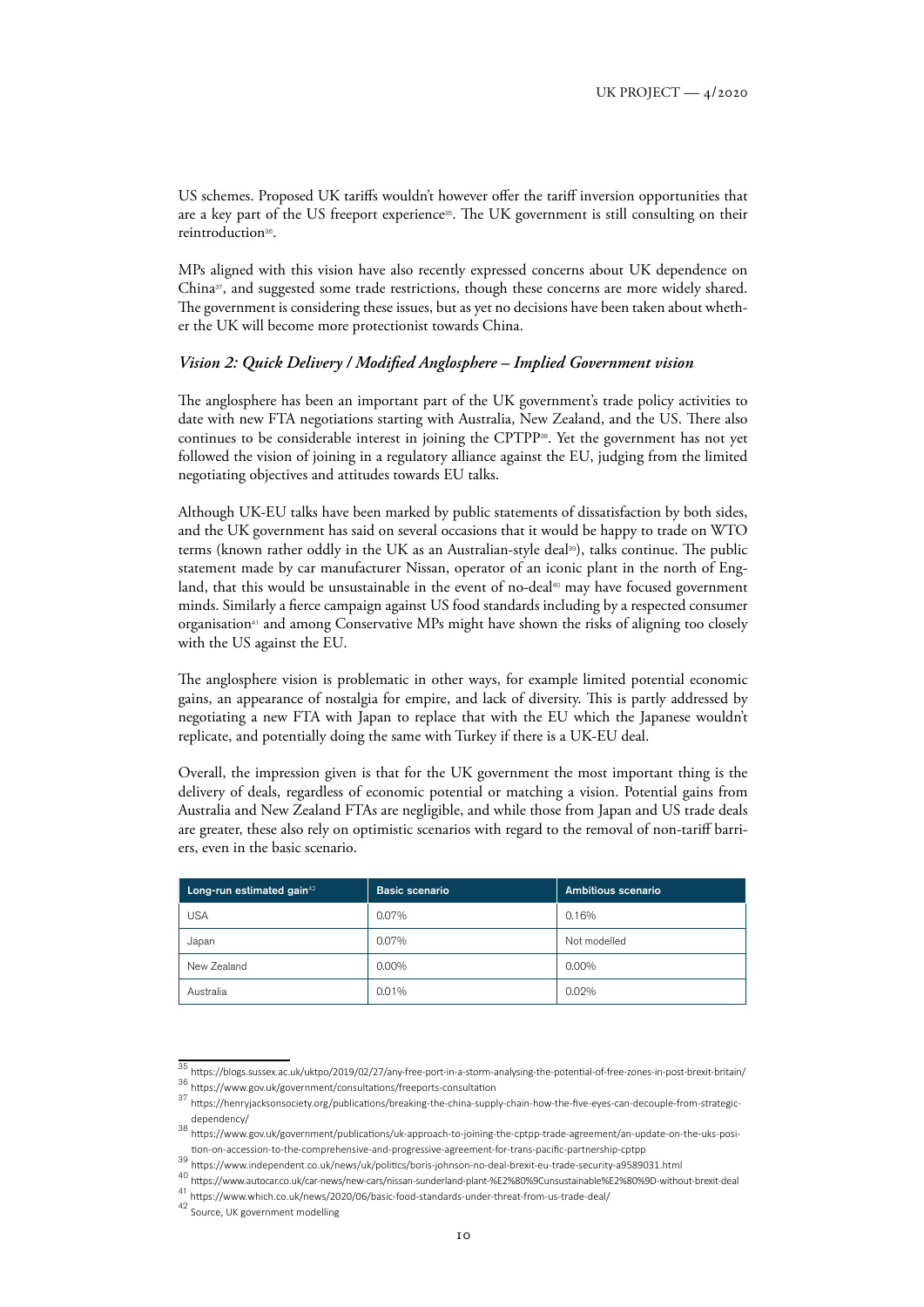The UK government might also hope that WTO talks progress in the form of the e-commerce plurilateral, but surprisingly has not so far expressed interest in the plurilaterals promoted by New Zealand, the Digital Economy Partnership Agreement (DEPA) with Chile and Singapore, and the Agreement on Climate Change, Trade and Sustainability (ACCTS) with Costa Rica, Fiji, Iceland and Norway. It seems that completing Free Trade Agreements is their only real priority.

#### *Vision 3 – Business Pragmatic*

Over the last four years the relationship between business and the UK government has been poor. Successive governments have believed that business organisations wanted to reject the EU referendum result, while business thought their issues weren't being taken seriously by government. In the polarised UK debate it was difficult to acknowledge there being some truth in what both were saying.

These relationships need to be rebuilt, with business providing detailed information, for the UK to have an effective trade policy. However it would also be worth listening afresh to business priorities as most are not interested in reopening Brexit debates. Rather they start with a recognition that with the gravity effect still being a major factor in trade the EU will remain a key market for the UK, not least in manufacturing where automotive and pharmaceutical exports are particularly dependent<sup>43</sup>. It makes sense to them for the UK to seek zero tariffs and continuing alignment with particular EU product regulations, since there is little to be gained from diverging from a global norm according to the Brussels Effect. This will also allow deeper relationships with other European trading partners closely linked with the EU such as Norway, Switzerland, and Turkey (Annex 3 shows the importance of these markets).

Businesses in general see little growth potential in the anglosphere, where trade relationships are already strong and FTAs unlikely to deliver significant liberalisation. Instead they are more interested in emerging markets, particularly where the UK has historically underperformed. Countries often mentioned include China, Indonesia, India, Turkey, Mexico and Brazil. It is perceived that there are particular barriers to areas of UK export strength in these markets, whether those are in terms of services, food and drink, or complex manufacturing products. A concern in not prioritising these markets initially is that it will be harder to make concessions in areas like agriculture in the future, having already conceded greater access to New Zealand, Australia and the US. Such attitudes interestingly match some thinking in the countries concerned, as suggested above.

One could even go further in this vision, and give serious consideration to launching an open access plurilateral on services initially with like-minded partners, following the New Zealand model of such agreements. As an alternative or addition plurilateral, accession to CPTPP is of interest to the business community, but not if this presents difficulties for EU trade in areas like food regulations and technical standards.

Given toxic Brexit debates most businesses are wary of putting forward this broad vision. However, it would be useful for them to seek a reset with the government that allows for a more open conversation, particularly around emerging economies.

<sup>43</sup> https://blogs.lse.ac.uk/management/2018/11/09/can-brexit-defy-gravity-it-is-still-much-cheaper-to-trade-with-neighbouring [countries/](https://blogs.lse.ac.uk/management/2018/11/09/can-brexit-defy-gravity-it-is-still-much-cheaper-to-trade-with-neighbouring-countries/)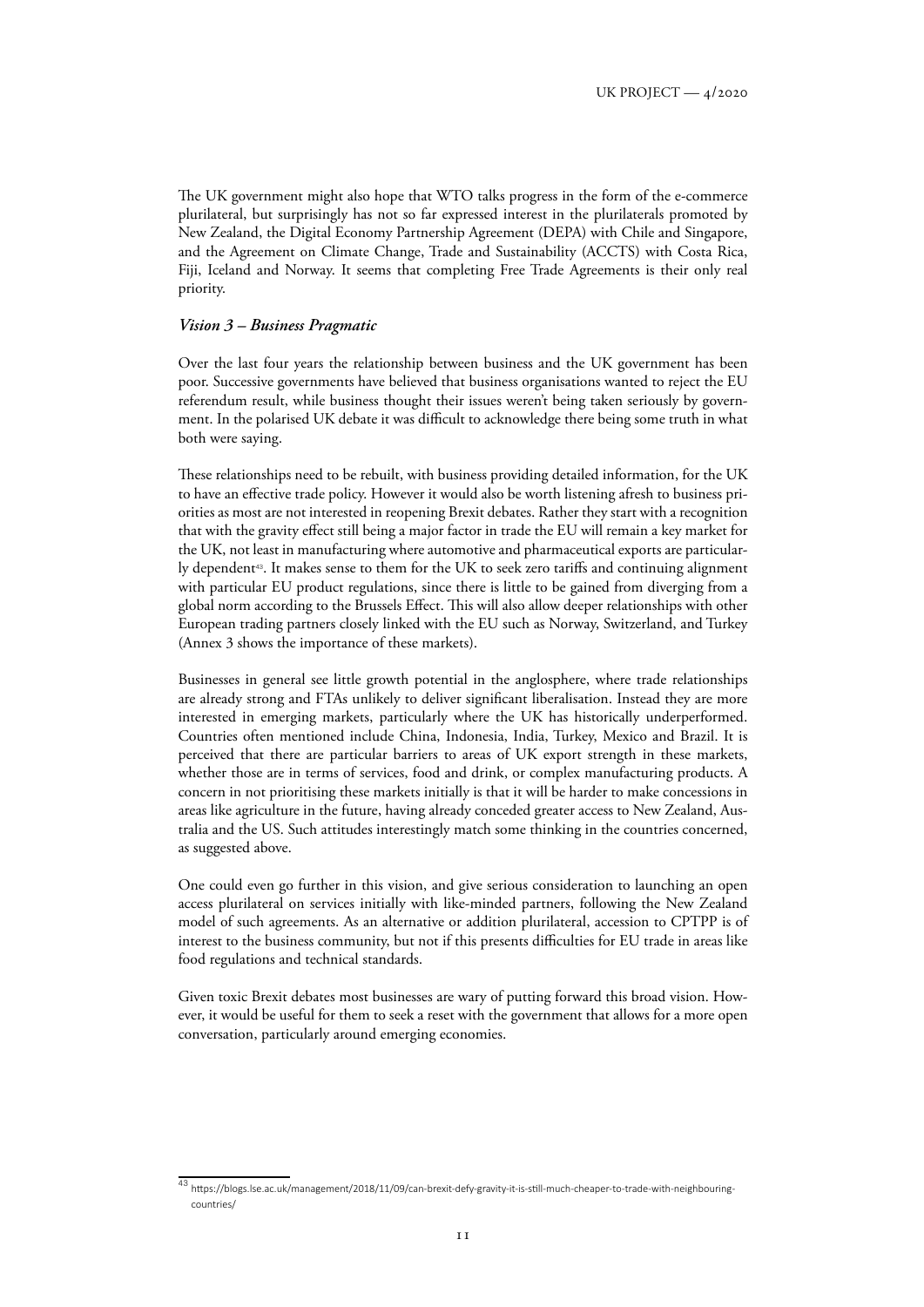#### CONCLUSION / NEXT STEPS

Pursuing quick FTAs to fix trading rules covering 70% of trade, without knowing detailed priorities or overall vision, is not ideal. But at some stage the UK was going to have to start talks, and was always going to learn more by doing than by planning. In this we can see the sense of getting the process underway and seeing how it goes.

It is the timescales that make this aspiration most problematic. If a trade agreement cannot be reached between the UK and EU by the end of the year then the UK's largest trading relationship will move from single market to WTO terms, with undoubted consequences. Trade relations with other European countries would also be affected. At the same time the government has been hoping to conclude agreements with at least the US and Japan, two of the three next largest trade partners, as well as potentially put up barriers to China, the remaining one.

Such a workload in just a few months looks optimistic bordering on reckless. Without a cross-UK consensus there is no agreement between the UK and Scotland governments even on who has what powers to set food standards. UK manufacturers are demanding zero tariffs and unchanged product regulations in an EU FTA to keep trade with their largest market. Farmers, environmentalists and animal welfare campaigners are demanding no reduction in food standards resulting from a UK-US FTA.

It will also have long consequences, in that to get deals concessions will have to be made that will rule out future deals. Provide more agricultural access to Australia and New Zealand and risk not being able to offer than to Brazil in return for greater services access.

Meanwhile the UK government must get ready for new barriers to trade between the UK and EU, and between Great Britain and Northern Ireland under the EU Withdrawal Agreement. Deal or no deal this will be the biggest change in trading relations the UK has seen.

The next six months are therefore crucial in defining Brexit, and the UK's future trade policy. Consensus, detailed consideration of policy, and a more realistic implementation plan will have to follow. The foundations will be laid one way or another by the end of the year, whether that is in the direction of an EU and emerging markets approach, or an anglosphere and EU one.

This does lead to the thought that UK government decisions made this year should attempt to preserve policy space while protecting trade. That is a difficult balance to strike with trade partners who wish to close down our policy space in one way or other, especially when few in Westminster realised the trade-offs the UK would face so quickly. The government has forced itself to make decisions with significant economic consequence quickly. The outcome remains uncertain.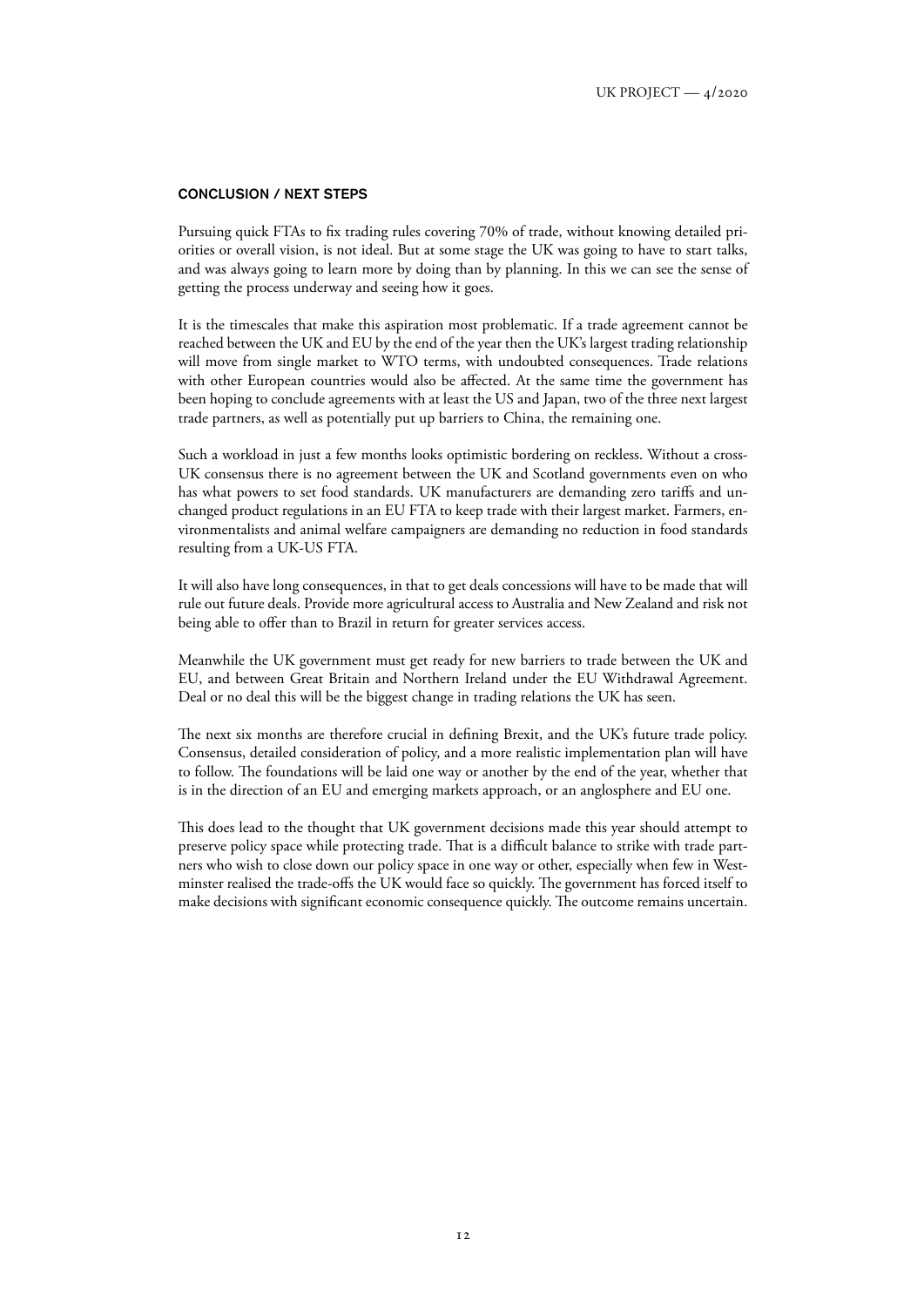#### ANNEX 1: PROGRESS ON UK REPLICATION OF EU TRADE AGREEMENTS

As at July 1 2020.

| <b>Agreed in Full</b>                                                                                                                                                                                                                                                                                                                                             | <b>Agreed in Part</b>                                                                      | Not yet Agreed                                                                                                                                                                                                                                                                              |
|-------------------------------------------------------------------------------------------------------------------------------------------------------------------------------------------------------------------------------------------------------------------------------------------------------------------------------------------------------------------|--------------------------------------------------------------------------------------------|---------------------------------------------------------------------------------------------------------------------------------------------------------------------------------------------------------------------------------------------------------------------------------------------|
| Andean Countries <sup>44</sup><br>Cariforum <sup>45</sup><br>Central America <sup>46</sup><br>Chile<br>Eastern and Southern Africa <sup>47</sup><br>Faroe Islands<br>Georgia<br>Israel<br>Jordan<br>Kosovo<br>Lebanon<br>Liechtenstein<br>Morocco<br>Pacific States <sup>48</sup><br>Palestinian Authority<br>South Africa Customs Union <sup>49</sup><br>Tunisia | Iceland and Norway <sup>50</sup><br>South Korea <sup>51</sup><br>Switzerland <sup>52</sup> | Albania<br>Algeria<br>Bosnia Herzegovina<br>Cameroon<br>Canada<br>Cote d'Ivoire<br>East African Community <sup>53</sup><br>Egypt<br>Ghana<br>Japan <sup>54</sup><br>Mexico<br>Moldova<br>Montenegro<br>North Macedonia<br>Serbia<br>Singapore<br>Turkey <sup>55</sup><br>Ukraine<br>Vietnam |

<sup>44</sup> Peru, Colombia, Ecaudor

<sup>45</sup> Antigua and Barbuda, Barbados, Belize, the Bahamas, Dominica, Dominican Republic, Grenada, Guyana, Jamaica, Saint Christopher and Nevis, Saint Lucia, Saint Vincent and the Grenadines, Trinidad and Tobago (Suriname has approved in principle).<br><sup>46</sup> Costa Rica, El Salvador, Guatemala, Honduras, Nicaragua, Panama

<sup>47</sup> Madagascar, Mauritius, Seychelles, Zimbabwe

<sup>48</sup> Fiji, Papua New Guinea

<sup>49</sup> Botswana, Eswatini, Lesotho, Namibia, South Africa, Mozambique

<sup>50</sup> The agreement reached with Norway and Iceland covered mostly goods tariffs and would only have applied in the event of a Brexit with no Withdrawal Agreement, therefore must be renegotiated.

<sup>51</sup> South Korea agreed to recognise EU content as being from the UK for three years, but a renegotiation is due to start two years

after entry into force<br><sup>52</sup> A complex EU-Switzerland relationship is difficult to replicate, for a summary of the agreement see [https://tradebetablog.](https://tradebetablog.wordpress.com/2019/02/12/uk-and-swiss-trade-post-brexit/)

[wordpress.com/2019/02/12/uk-and-swiss-trade-post-brexit/](https://tradebetablog.wordpress.com/2019/02/12/uk-and-swiss-trade-post-brexit/)<br><sup>53</sup> Never entered into force at EU level, as not ratified by EAC countries (see [https://ec.europa.eu/trade/policy/countries-and-re-](https://ec.europa.eu/trade/policy/countries-and-regions/regions/eac/index_en.htm)

[gions/regions/eac/index\\_en.htm\)](https://ec.europa.eu/trade/policy/countries-and-regions/regions/eac/index_en.htm)<br><sup>54</sup> Now considered to be part of the new trade agreements programme

<sup>55</sup> Due to the Turkey EU Customs Union would need to be considered alongside an EU deal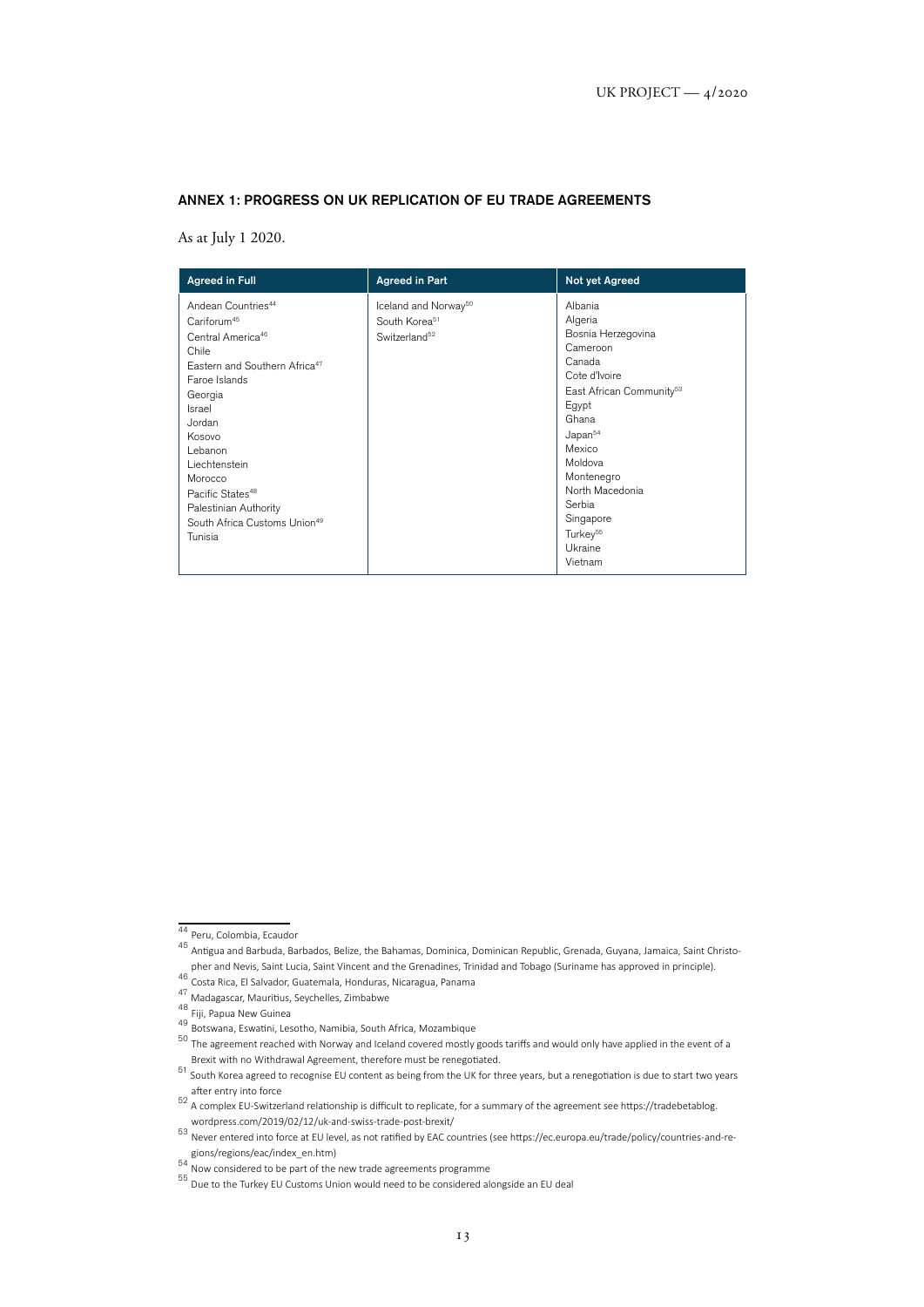#### ANNEX 2: OPINIONS FROM OUTSIDE THE UK

## *1. Market Independence from the EU (Hopeful)*

- "The UK doesn't have one obvious sector that China sees as of compelling benefit to its own interests, so a deal is unlikely to be agreed quickly," said Prof Mitter. "On the other hand, some Chinese specialists say a trade deal would make the UK more dependent on China, and so London might become more willing to speak up for Beijing's interests in international forums."<sup>56</sup>
- "Many U.S. and UK businesses and other groups see an FTA as an opportunity to enhance market access and align UK regulations more closely with those of the United States than of the EU. Other stakeholders oppose perceived efforts to weaken UK regulations. Some in UK civil society have voiced concerns about the implications of U.S. demands for greater access to the UK market, and potential changes to UK food safety regulations and prices for pharmaceutical drugs."<sup>57</sup>
- "The global economy is undergoing great turbulence. Boris Johnson's leadership of Britain could provide a unique opportunity to develop a real strategic partnership with India and develop synergies to address the evolving challenges. Development of India specific strategy by Britain on the lines on EU Strategy For India which was adopted in December 2018 could be a way out. Bilateral trade, Investment, Diaspora and security relationships could be the focus areas."<sup>58</sup>

#### *2. Questionable focus for future trade deals (Doubtful)*

- "The UK is preparing to give itself a huge shot in the foot. The country has already suffered cuts in its prosperity in these years - the pound has lost 15% of its value, investment in the country has stagnated, many companies have moved their headquarters to the Netherlands or Luxembourg."<sup>59</sup>
- "It will not be a simple divorce, but it would be much more complicated if the British had, for example, adopted the euro or integrated the Schengen Area, which abolished border controls in participating countries."<sup>60</sup>
- "I think it's pretty terrible. I think the Brits were lied to (and tricked) into voting for something they had no idea about and I think they got themselves into a mess because they were lied to about the whole idea that Brexit was supposed to be this wonderful thing — the whole idea about the payments to health care — none of them were true. It's hard to tell (how it will play out)."<sup>61</sup>

<sup>56</sup> Barber, Tony. "Waiting for the Golden Age of Brexit Trade Deals." Subscribe to Read | Financial Times, Financial Times, 3 Mar. 2020, [www.ft.com/content/6cfea2a0-5d53-11ea-b0ab-339c2307bcd4](http://www.ft.com/content/6cfea2a0-5d53-11ea-b0ab-339c2307bcd4).

<sup>57</sup> Congressional Research Service. "Brexit and Outlook for U.S.-UK Free Trade Agreement." 12 Feb. 2020, [https://fas.org/sgp/crs/](https://fas.org/sgp/crs/row/IF11123.pdf) [row/IF11123.pdf.](https://fas.org/sgp/crs/row/IF11123.pdf)

<sup>58</sup> Manish Uprety and Jainendra Karn "The Fate of Indo-British Relations in The Aftermath of BREXIT" [https://www.indepthnews.](https://www.indepthnews.net/index.php/the-world/asia-pacific/3205-the-fate-of-indo-british-relations-in-the-aftermath-of-brexit) [net/index.php/the-world/asia-pacific/3205-the-fate-of-indo-british-relations-in-the-aftermath-of-brexit](https://www.indepthnews.net/index.php/the-world/asia-pacific/3205-the-fate-of-indo-british-relations-in-the-aftermath-of-brexit)

<sup>59</sup> PINTO, Hugo GUEDES, and por Lusa. "Opinião. Brexit? Que Brexit?" Wort.lu, January 29, 2020

<sup>60</sup> Campos, Marcio Antonio. "O Brexit Se Torna Realidade." Gazeta do Povo. Gazeta do Povo, January 31, 2020.

 $61$  Hollv Ellyatt, Jordan Malter. "'It's Terrible-the Brits Were Lied to': Americans Give Their Verdict on Brexit." CNBC. CNBC, March 15, 2019.<https://www.cnbc.com/2019/03/14/what-do-americans-think-about-brexit.html>.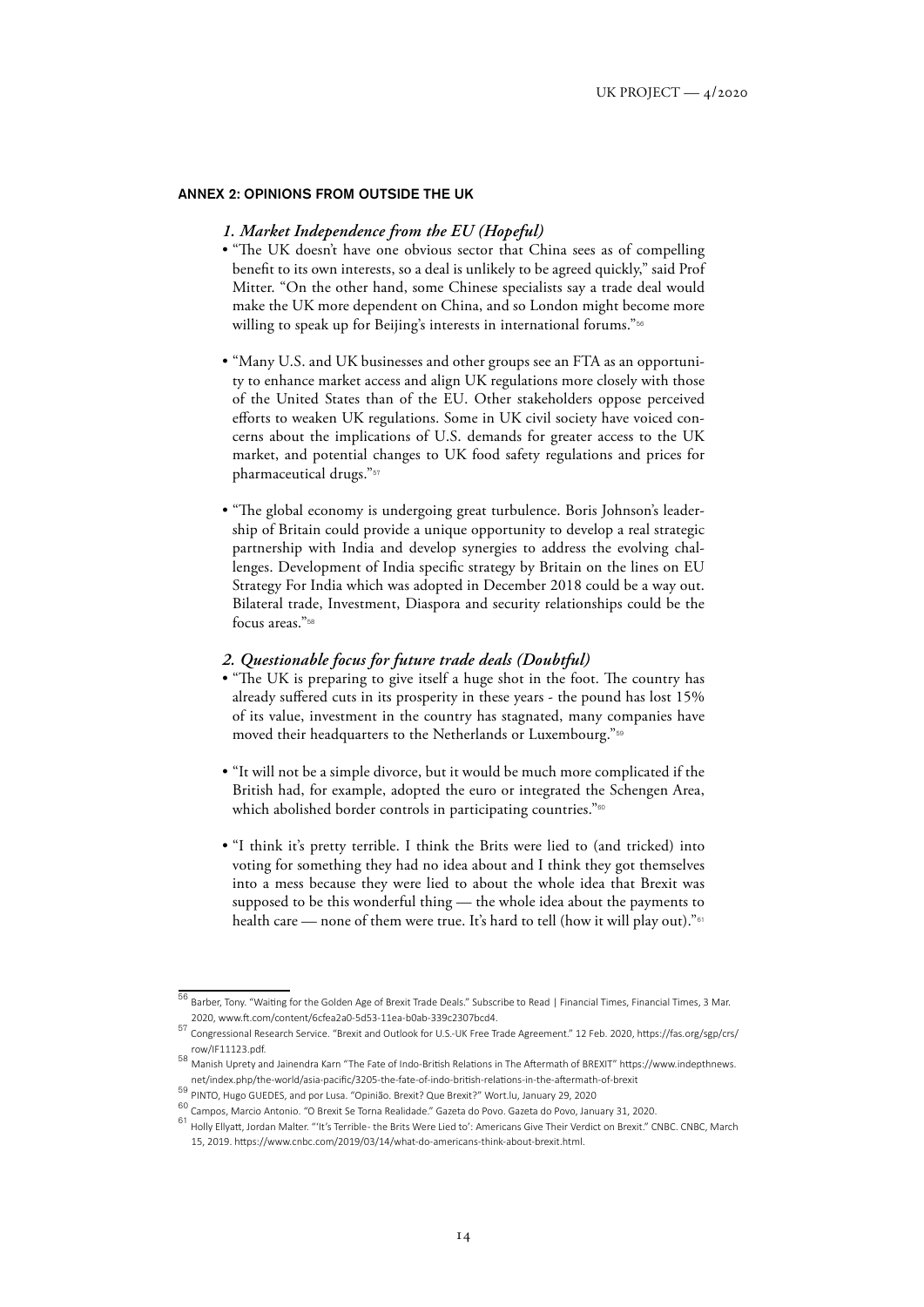- "The other side of this coin is the pursuit of deals with the US, China and other large non-European economies. Some, such as Japan, already have extensive trade and investment ties with the UK. But Japanese business executives sound gloomy. 'Essentially, the United Kingdom's departure [from the EU] is nothing positive for the Japanese companies doing business there, so the focus going forward is how much the negative impact is alleviated,' Akio Mimura, chairman of the Japan Chamber of Commerce and Industry, said last month. Like others in Asia, executives in Tokyo say they cannot set precise goals for a UK trade deal until they know the details of London's post-Brexit relationship with the EU."<sup>62</sup>
- "U.S. Trade Representative Robert Lighthizer has said that trade negotiations with the UK are a "priority" and will start as soon as the UK is in a position to negotiate, but he cautioned that the negotiations may take time. Whether the Administration ultimately takes a comprehensive approach to the negotiations, as with the U.S.-Mexico-Canada Trade Agreement (USMCA), or a more limited approach, as with the U.S.-Japan trade deal, remains to be seen."<sup>63</sup>

#### *3. Uncertainty*

- "Brexit did not just divide the United Kingdom from the European Union, it also divided the United Kingdom itself. Among the youngest, most qualified and well paid, most urban and most cosmopolitan - winners of globalization who voted in favor of remaining in the Union. And the oldest, less educated, unemployed, more rural and more nationalist - losers of globalization - who voted in favor of leaving."<sup>64</sup>
- "The second is that of its position in the world. The United Kingdom leaves the European Union, in search of a regained sovereignty and a lost Empire. They now call it "Global Britain". That is, it leaves Europe to become a global power. But will it have the dimension to rival global powers? Especially when it loses its strategic added value as a bridge between the United States and Europe? And precisely at the moment when Trump is doing everything to weaken the European Union and maintain a complacent UK? He does not want to be European, but it is unlikely to be global. And who knows, maybe they will go through an isolation that will not be as "splendid" as that of the Victorian era."<sup>65</sup>

 $\frac{62}{100}$  Barber, Tony. "Waiting for the Golden Age of Brexit Trade Deals." Subscribe to Read | Financial Times, Financial Times, 3 Mar. 2020, [www.ft.com/content/6cfea2a0-5d53-11ea-b0ab-339c2307bcd4](http://www.ft.com/content/6cfea2a0-5d53-11ea-b0ab-339c2307bcd4).

<sup>63</sup> Congressional Research Service. "Brexit and Outlook for U.S.-UK Free Trade Agreement." 12 Feb. 2020, [https://fas.org/sgp/crs/](https://fas.org/sgp/crs/row/IF11123.pdf) [row/IF11123.pdf](https://fas.org/sgp/crs/row/IF11123.pdf)

<sup>64</sup> Teixeira, Nuno Severiano. "Lições Do 'Brexit.'" PÚBLICO. Público, February 12, 2020.

<sup>65</sup> Ibid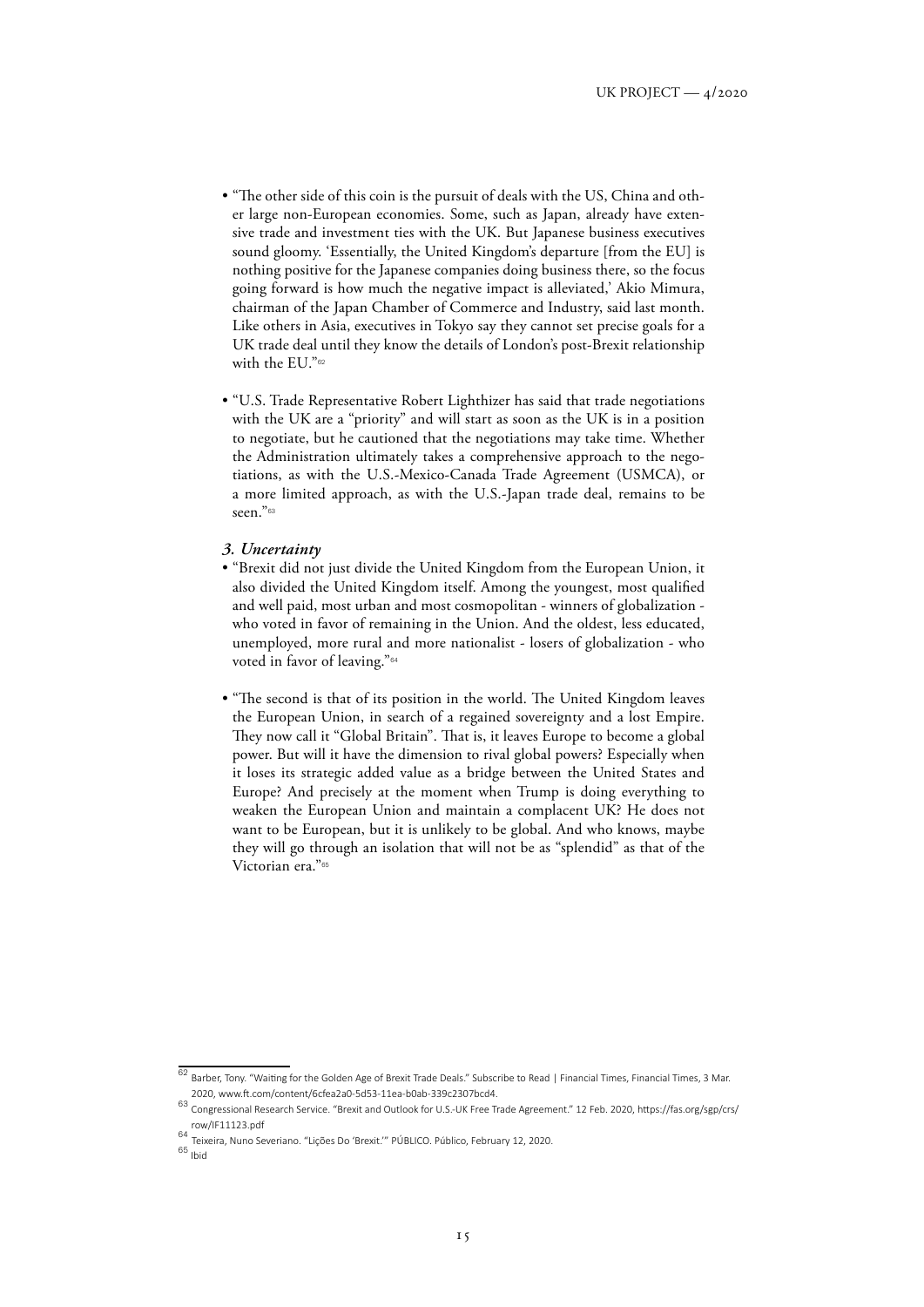- "For the first time, a Member State is abandoning the European project, calling into question the principle of "ever closer union". Does this mean the principle of the European Union's breakdown? Or, on the contrary, did the difficulties of "Brexit" deter other states from following the same path? We do not know. But we know that Europe has never been an organic reality. It was always a political construction. It has no linguistic, cultural or religious unity and is composed of multiple nationalities. Which always oscillated between centrifugal and centripetal forces, between movements of fragmentation and unification. That there were moments of hegemony by feudal landlords or nation-states and moments of hegemony by Empires or European integration. And that is why unity has always been a political project, built on diversity."<sup>66</sup>
- "The British have practically started the history of colonialism in the world and now thinking that they must decide for themselves on their foreign policy is short-sighted and shameful. I am convinced that these are not our interests - more austerity, more unemployment, more insecurity and more inequality. Cruelly, it is those who are already worse off who will be most affected."<sup>67</sup>
- "I think that Brexit supporters should soon realize the enormity of what they have done. This referendum was carried out by Prime Minister David Cameron, who wanted to fight growing extremism inside and outside his party, especially with the UKIP [UK Independence Party] attacks. It was a wrong choice, with bad timing and poor discussion, which would have been better resolved if the topic had been smaller and more specific."<sup>68</sup>

#### *4. Future of Europe*

- "Perhaps this is, at heart, the real lesson that Brexit leaves us all of us Europeans, British and continentals. Building European unity without respecting national diversity doesn't work. But worse is when there is no unity, when national interests have no limits, rivalries between states triumph and nationalisms prevail. We know what that means, and it is certainly not peace, prosperity and democracy that European integration has bequeathed us."<sup>69</sup>
- "With the UK leaving, foreign workers will not be able to enjoy many of the benefits to which they are entitled, including their right to work. However, if the United Kingdom wishes to continue to have access to the European Union's economic zone, it will have to comply with many of the conditions of the European regulation, including those that protect workers. However, the risk of increasing xenophobia is undeniable from now on."<sup>70</sup>

 $66$  Ibid

<sup>67</sup> Redação, Da. "Oxford: Três Opiniões Sobre o Brexit." Exame. Exame, June 22, 2017.

<sup>68</sup> Ibid

<sup>69</sup> Ibid

 $70$   $\frac{1}{1}$  Ibid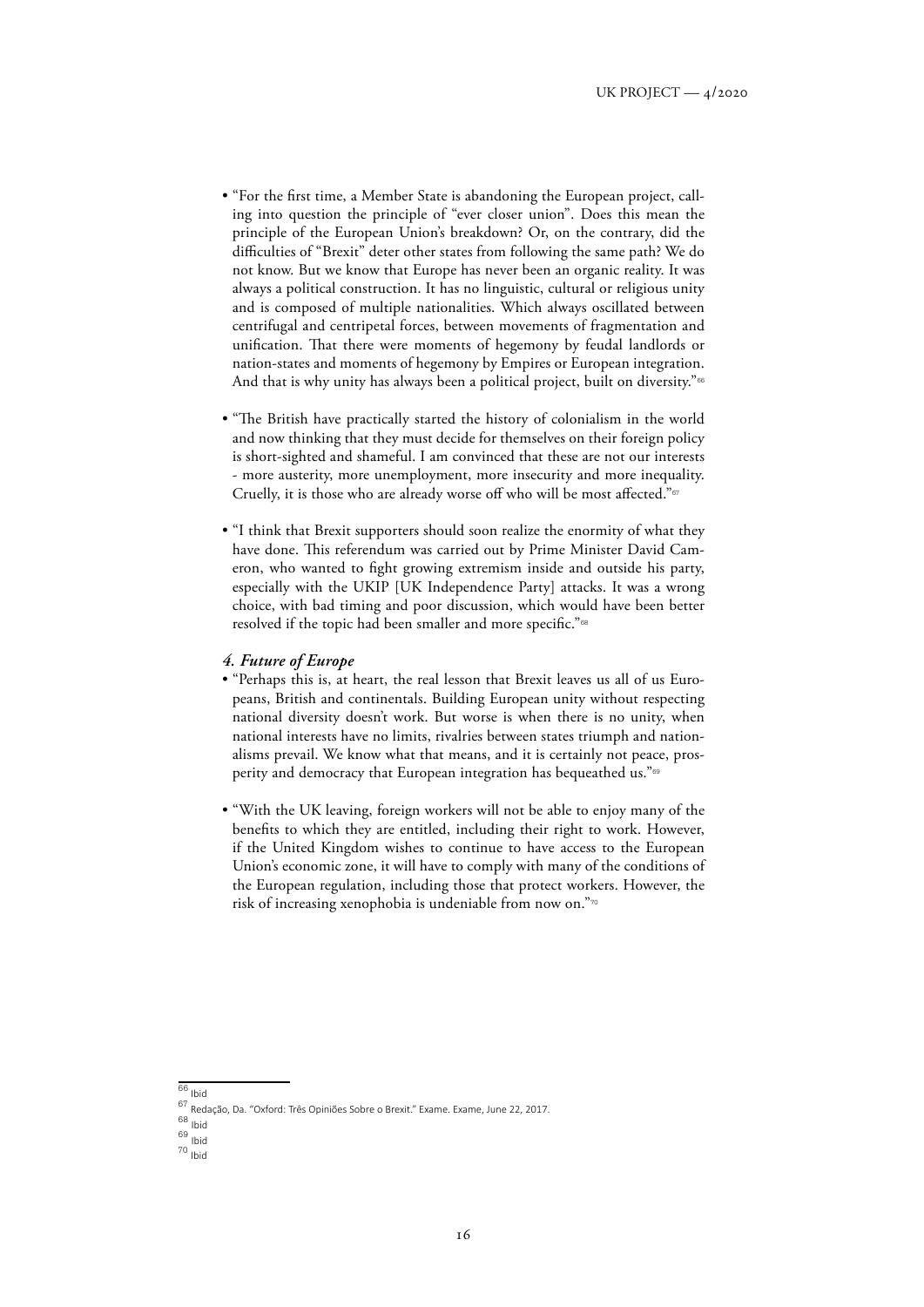- "[Brexit] is the most profound blow ever inflicted on the beautiful history of European integration. With the loss of the United Kingdom, Europe loses its second largest economy, its second most populous country, its largest army, its oldest parliament, one of its two nuclear powers and one of its two permanent members of the Security Council. UN Security. It will be a less strong and more divided Europe, less able to set foot on the international stage for the USA, China or Russia."71
- "The withdrawal from the United Kingdom forces not only the European Union, but all multilateral bodies to rethink their models. The EU is the most profound example of integration between nations and, despite being born under the sign of subsidiarity, with the proposal of respecting national particularities, has become a hyper-centralizing body. The transfer of power from national parliaments to Brussels and the way in which that power was used, often overriding sovereignties and imposing unnecessary and disproportionate standards, generated resentment that led to Brexit, but which does not end with it: just look at how Euroscepticism is gaining ground in other member countries as well, such as Italy, Hungary and Poland."<sup>72</sup>
- "The U.K. government can only survive if it keeps the support of those voters who want the U.K. to leave the EU, so allowing the U.K. to stay in alignment with the EU or accepting the EU's first offer would make them look weak."<sup>73</sup>
- "It will have to decide within the next few months whether it wants unrestricted access to the internal market and compromise on rule divergence or stick to the latter and jeopardize access to the internal market and face the economic consequences."<sup>74</sup>

<sup>71</sup> PINTO, Hugo GUEDES, and por Lusa. "Opinião. Brexit? Que Brexit?" Wort.lu, January 29, 2020.

 $72$  Ibid

<sup>73</sup> El-Bar, Karim. "Experts Weigh in as Brexit Trade Talks Finally Kick Off." Anadolu Ajansı, 3 Mar. 2020, [www.aa.com.tr/en/europe/](http://www.aa.com.tr/en/europe/experts-weigh-in-as-brexit-trade-talks-finally-kick-off/1752643) [experts-weigh-in-as-brexit-trade-talks-finally-kick-off/1752643.](http://www.aa.com.tr/en/europe/experts-weigh-in-as-brexit-trade-talks-finally-kick-off/1752643)

<sup>74</sup> Ibid